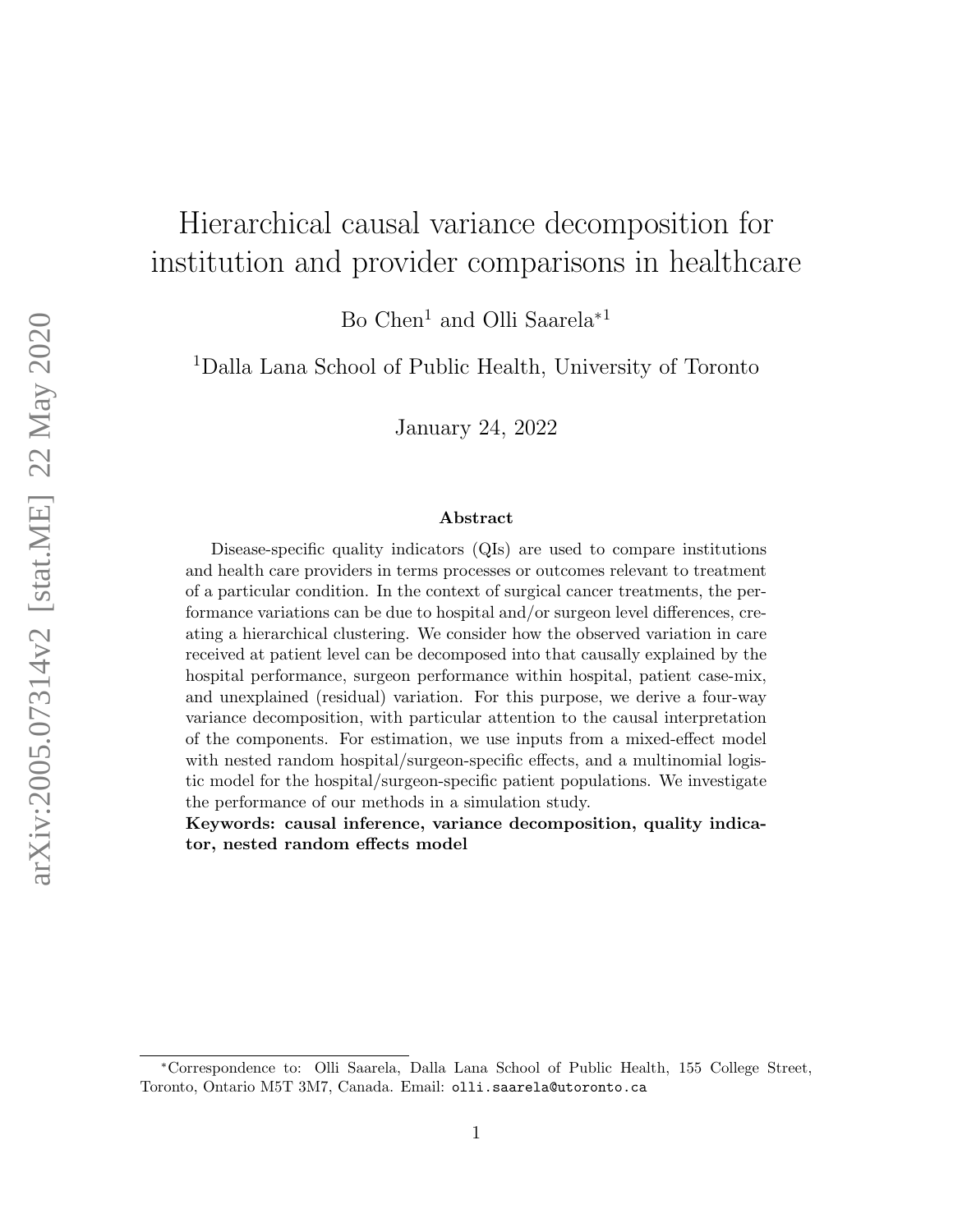# 1 Introduction

### 1.1 Background

Data on health care utilization and patient outcomes have multilevel structure, with clusters formed for example by administrative subregions, referral networks, hospitals, and physicians [\(Daniels and Gatsonis, 1999\)](#page-19-0). Quantifying the between cluster variation in processes of care and outcomes can reveal quality of care related issues, motivating the practice of hospital or provider profiling, with reviews of statistical approaches given for example by [Goldstein and Spiegelhalter](#page-19-1) [\(1996\)](#page-19-1); [Shahian and](#page-20-0) [Normand](#page-20-0) [\(2008\)](#page-20-0); [Racz and Sedransk](#page-20-1) [\(2010\)](#page-20-1). Some of the modeling approaches are aimed at identifying outlier clusters [Farrell et al.](#page-19-2) [\(2010\)](#page-19-2), while others focus on quantifying and explaining the sources of variation [\(Hawley et al., 2006\)](#page-19-3). We will discuss these issues in the context of disease-specific quality indicators (QIs) for surgical care of kidney cancer [\(Wood et al., 2013;](#page-21-0) [Lawson et al., 2017\)](#page-19-4), where the clustering of interest are surgeons nested within hospitals. The QIs we consider are either process type, capturing variations in care delivered, or outcome type, capturing variation in patient outcomes [\(Donabedian, 1988\)](#page-19-5).

Although it is possible that some surgeons operate in multiple hospitals, a hierarchical clustering can be constructed by considering each hospital-surgeon combination as a separate category. To introduce some notation, let  $Y \in \mathbb{R}$  represent the observed process or outcome experienced by a given patient, and  $X = (X_1, \ldots, X_p)$  represent a vector of patient characteristics necessary for case-mix adjustment in the comparisons. Also, let  $Z \in \{1, ..., m\}$  indicate the hospital in which the patient was actually treated, and  $S \in \{1, ..., h_z\}$  the surgeon that treated the patient in hospital z. The treatment received/outcome of the patient can be modeled through a generalized linear model of the form

<span id="page-1-0"></span>
$$
E[Y \mid Z = z, S = s, X = x] = g^{-1}(\alpha_0 + \alpha_z + \gamma_{zs} + \beta'x), \tag{1}
$$

where  $g$  is the link function. The model can be made identifiable by setting the fixed effects  $\alpha_1 = 0$  and  $\gamma_{z1} = 0$ ,  $z = 1, \ldots m$ , or alternatively through random effects by taking them to be IID as  $\alpha_z \sim N(0, \tau^2)$  and  $\gamma_{zs} \sim N(0, \kappa^2)$ . The covariance between the hospital and surgeon effects is 0 due to the two-level categories being nested rather than crossed, this model is referred to as a nested random effects model [\(Norberg, 1986;](#page-20-2) [Longford, 1987;](#page-20-3) [Rabe-Hesketh et al., 2005\)](#page-20-4). It also involves the additional assumption that the random effects are independent of the individual-level characteristics [\(Dieleman and Templin, 2014;](#page-19-6) [Clarke et al., 2015\)](#page-19-7). The choice between the fixed effect and random effect formulations depends in part on the numbers of clusters at different levels and numbers of observations per cluster. With large number of clusters, some of these small, the random effect model can provide more stable estimation due to the shrinkage effect for the small clusters, which may be desirable even if the distributional assumption on the random effect is violated. Model [\(1\)](#page-1-0) assumes the absence of interactions between the cluster effects and the individual-level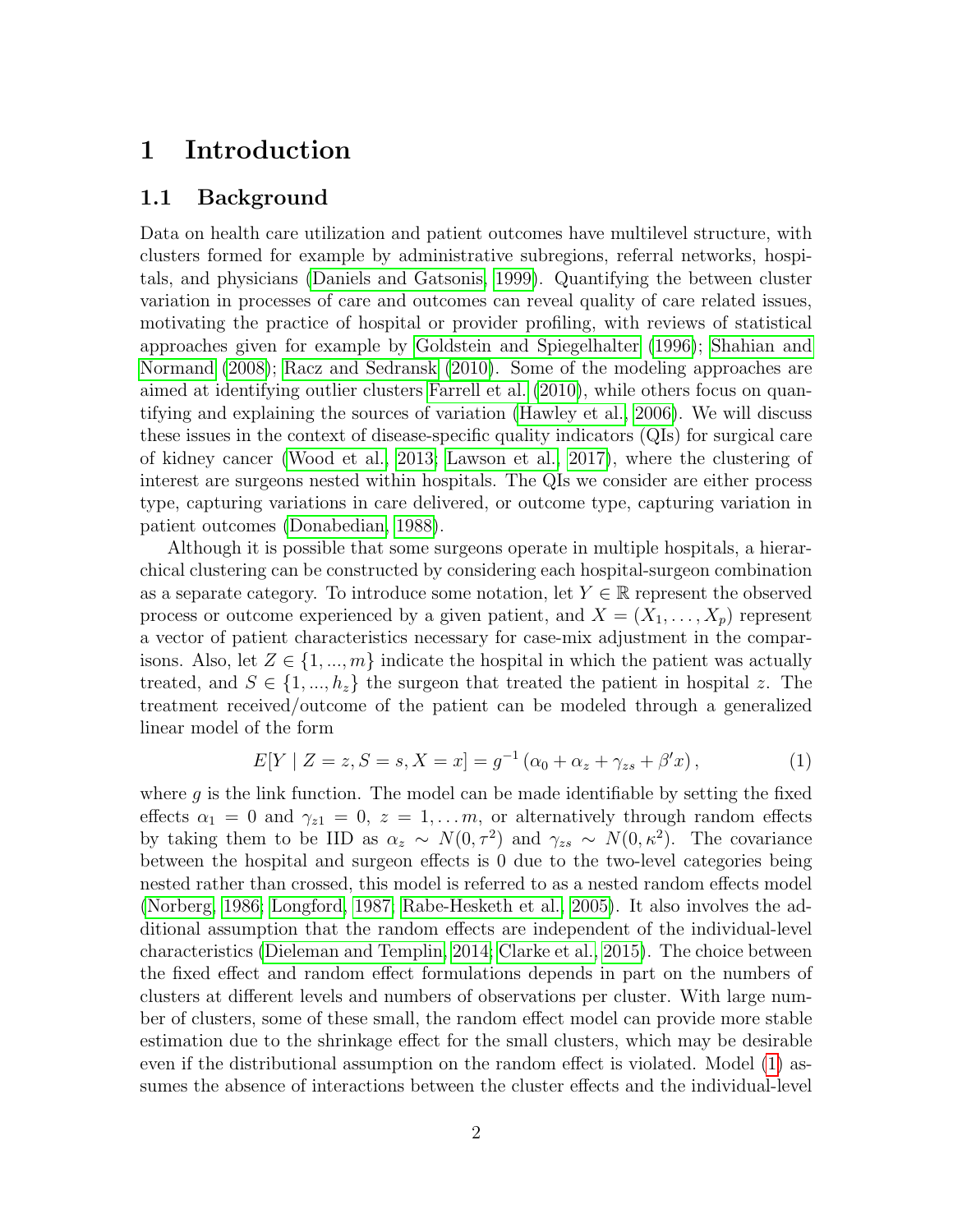characteristics, but this can be relaxed by allowing for the interactions, which can again be either fixed or random [\(Bell et al., 2019\)](#page-18-0). While in some contexts models such as [\(1\)](#page-1-0) are fitted to estimate the effects  $\beta$  of the individual-level characteristics, in the hospital/provider profiling context such a model is typically used to estimate the cluster effects while adjusting for the case-mix factors  $X$ ; predictions from the model can be used to calculate directly standardized estimates of the hospital/provider specific means. The problem of directly standardized comparisons between hospitals of can be framed in a causal inference framework using potential outcomes, as outlined by [\(Varewyck et al., 2014\)](#page-20-5).

Another use for models such as [\(1\)](#page-1-0) is to quantify how much variation in the outcome is explained by the cluster-level effects. In the present context this answers the question of whether quality of care differences exist in the health care system overall, in particular, adjusted for patient case-mix, whether similar kinds of patients receive different level of care. Demonstrating such variation is often the first step of validating a proposed process or outcome measure as a QI. In the case of identity link, or at the link function scale, an X-conditional variance decomposition can be directly given in terms of the random effect variance parameters [\(Merlo et al.,](#page-20-6) [2006\)](#page-20-6). More generally at the outcome scale, variance decompositions can still be calculated making use of model-based predictions. However, generally there exists several alternative variance decompositions depending on the order of conditioning on the variables [\(Bowsher and Swain, 2012\)](#page-18-1). In [Chen et al.](#page-18-2) [\(2019\)](#page-18-2) we demonstrated that a certain ordering of the variables results in a variance decomposition where the between-hospital component can be given a causal interpretation. We also analyzed hospital-level variation in the quality of surgical care of kidney cancer in Ontario, Canada. The proposed quality indicators we considered were the proportion of partial (versus radical) nephrectomies among stage T1a nephrectomy patients, the same proportion restricted to the subpopulation of patients with chronic kidney disease or its risk factors diabetes or hypertension, minimally invasive surgery among T1- T2 radical nephrectomy patients, and readmission within 30 days of the surgery for T1-T4 radical nephrectomy patients. The first three of these are process type, while readmission is an outcome. While we found significant between-hospital and case-mix variation in several of the indicators, also the residual variances were large, raising the question of how much within-hospital between-surgeon variation is captured by these indicators. This motivates us to further develop a causal variance decomposition and corresponding estimators for hierarchical clusterings, for the purpose of quantifying the contribution of hospital and surgeon level effects while adjusting for patient casemix. This requires introduction of potential outcomes notation for multiple levels of exposures, which can be adapted from instrumental variable [\(Angrist et al., 1996\)](#page-18-3) and causal mediation analysis [\(VanderWeele and Vansteelandt, 2009;](#page-20-7) [VanderWeele](#page-20-8) [et al., 2014\)](#page-20-8) literature.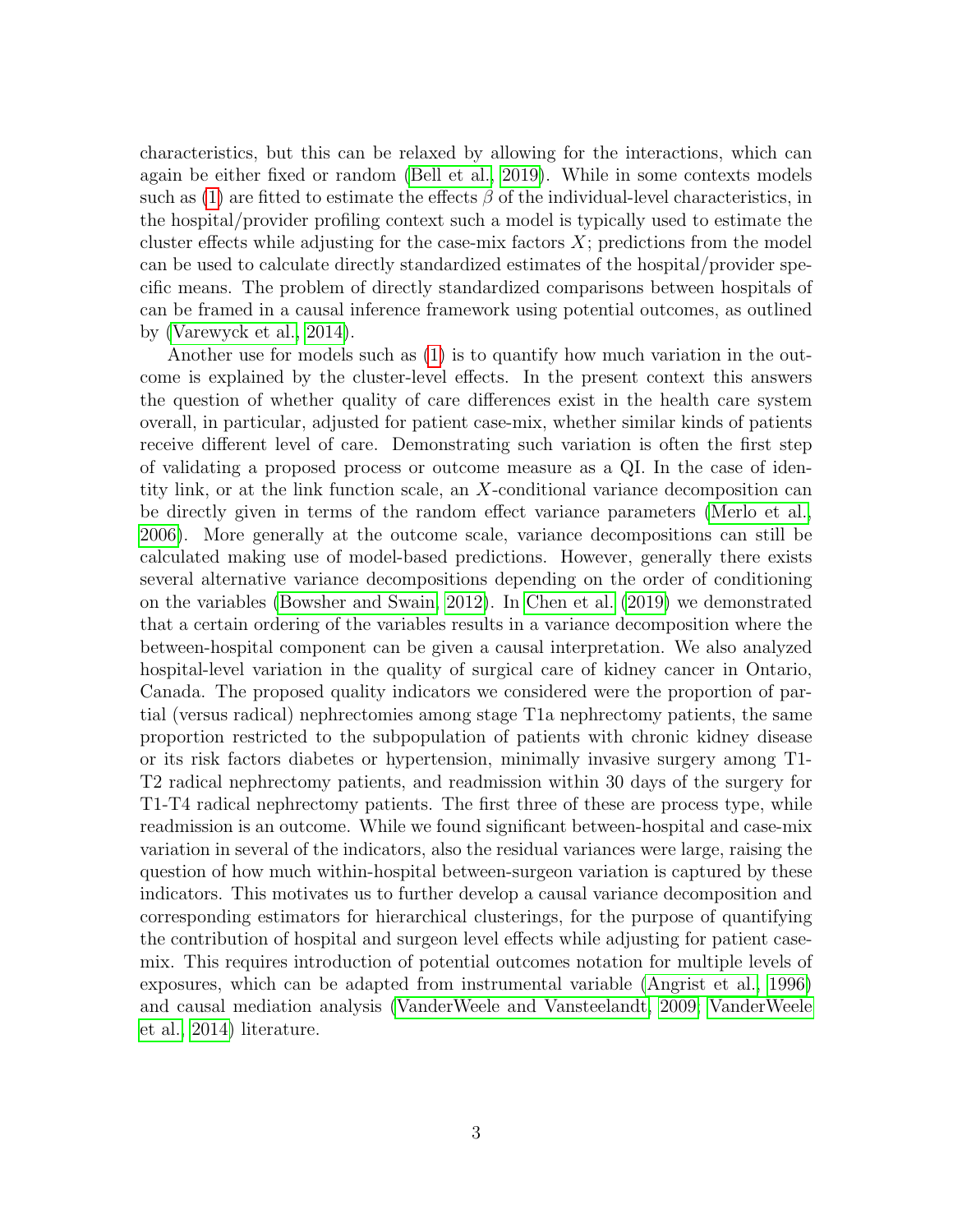### 1.2 Objectives

Based on the objectives motivated above, the structure of the paper is as follows. In Section [2.1,](#page-3-0) we adapt potential outcomes notation to represent multiple nested exposure levels, and state the necessary assumptions for unconfounded comparisons between the levels. In Section [2.2,](#page-5-0) we generalize the three-way causal variance decomposition of [Chen et al.](#page-18-2) [\(2019\)](#page-18-2) to a four-way decomposition capturing variance components due to patient case-mix, hospitals' performance, surgeons' performance, and unexplained variation, and discuss its causal interpretation. In Section [2.4,](#page-9-0) we connect the variance decomposition to measures of intra-class correlation. We propose an estimation method based on nested random-effect models in Section [3](#page-11-0) and study its properties in a simulation study in Section [4.](#page-13-0) We end with a discussion on limitations and future research directions in Section [5.](#page-14-0)

# 2 Proposed measures

### <span id="page-3-0"></span>2.1 Notation and assumptions

We suppress the individual level index i, and let  $Y \in \mathbb{R}$  represent the observed process or outcome experienced by a given patient, used to construct a QI. Let  $Y(z, s) \in \mathbb{R}$ represent the counterfactual outcomes of the same patient received care via surgeon  $s \in \{1, \ldots, h_z\}$  operating in a hospital  $z \in \{1, \ldots, m\}$ . Let further  $X = (X_1, \ldots, X_p)$ be a vector of covariates relevant to the case-mix adjustment, which include demographic, comorbidity, and disease progression information. Let  $Z \in \{1, \ldots, m\}$ indicate the hospital where the patient was actually treated, and  $S \in \{1, \ldots, h_z\}$ the surgeon that operated the patient. Let further  $S(z) \in \{1, ..., h_z\}$  indicate the surgeon that potentially operates the patient, if referred to hospital z. The observed variables Y and S are linked to their potential counterparts under the counterfactual consistency/stable unit treatment value assumption (SUTVA), by  $Y = Y(Z, S(Z))$ and  $S = S(Z)$ . Causal inferences on the hospital and surgeon effects are possible under the assumption of strong ignorability of the joint hospital and surgeon assignment mechanism, which states that  $0 \leq P(Z = z, S = z | X = x) \leq 1$  for all  $z \in \{1, \ldots, m\}, s \in \{1, \ldots, h_z\}$  and x (positivity) and  $Y(z, s) \perp (Z, S) \mid X$  (condi-tional exchangeability) [Rubin and Rosenbaum](#page-20-9) [\(1983\)](#page-20-9); Hernán and Robins [\(2006\)](#page-19-8). We note that positivity is assumed only over the observed hospital/surgeon combinations, to make the levels nested rather than crossed. We introduce the shorthand notations  $q(s; z, X) \equiv P(S = s | Z = z, X)$  and  $e(z; X) = P(Z = z | X)$  for the corresponding assignment probabilities. The hypothesized causal relationships are illustrated in the directed acyclic graph (DAG) in Figure [1.](#page-4-0) Here I and H represent additional factors that influence the hospital/surgeon assignment and the patient characteristics, but are not confounders. In particular, adjustment for the instrumental variables I would likely lead to positivity violations.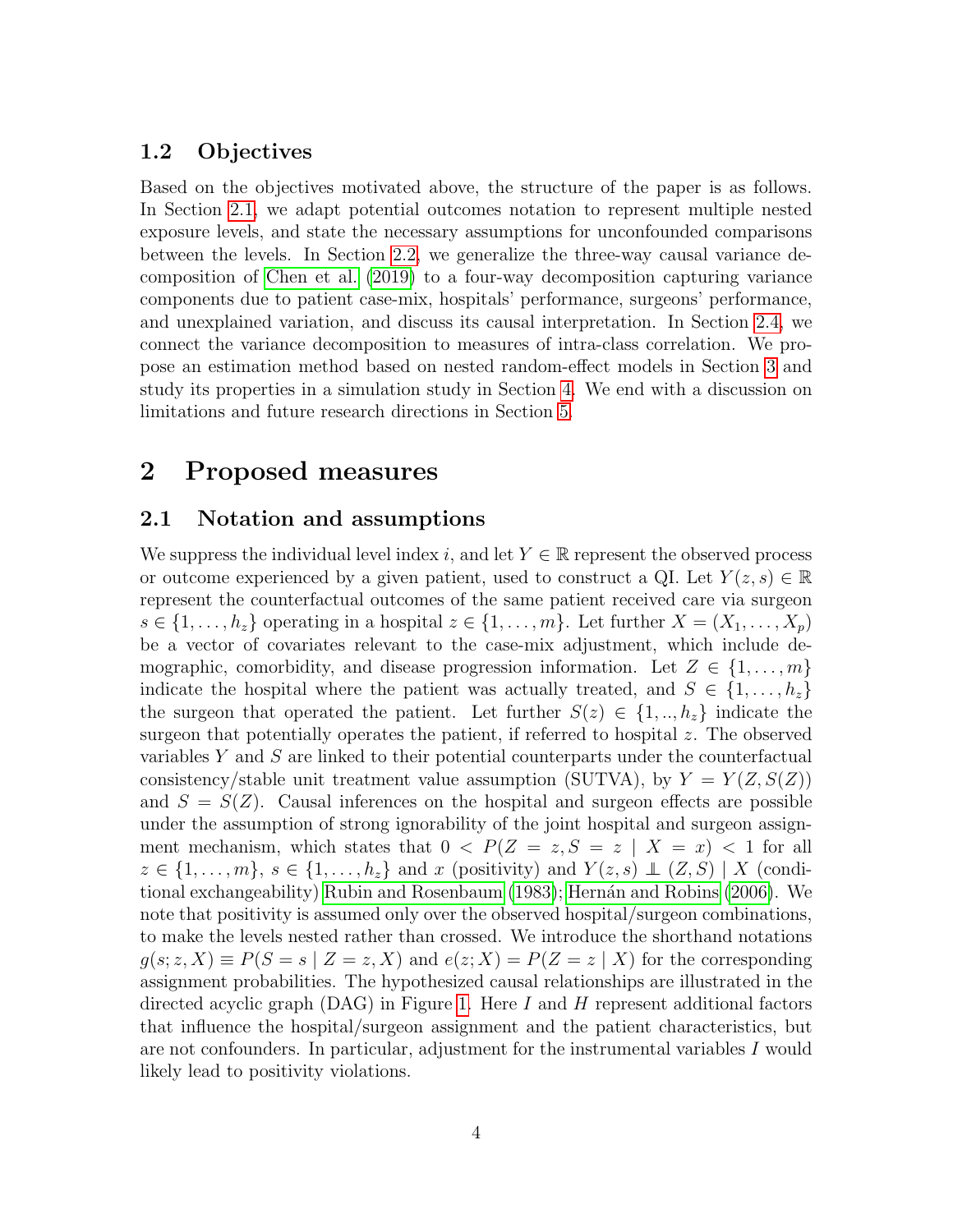<span id="page-4-0"></span>

Figure 1: Causal mechanism for hospital  $(Z)$  assignment, surgeon  $(S)$  assignment and a process of care  $(Y)$ . X represents a vector of potential confounders relevant to the case-mix adjustment, while I represents instrumental variables that predict the hospital assignment but are not confounders. H represents latent history that can influence  $I$  and  $X$  but is not in itself confounder.

We note that since  $Y(z, S(z)) = Y(z)$ , the above notation reduces to the hospitallevel potential outcome notation used by for example [\(Varewyck et al., 2014\)](#page-20-5) and [Chen et al.](#page-18-2) [\(2019\)](#page-18-2). For this one-level clustering, in [Chen et al.](#page-18-2) [\(2019\)](#page-18-2) we derived a variance decomposition

$$
V[Y] = V_X \left\{ \sum_z E(Y(z) | X)e(z; X) \right\}
$$
  
+ 
$$
E_X \left\{ \sum_z \left[ E(Y(z) | X) - \sum_{z'} E(Y(z') | X)e(z'; X) \right]^2 e(z; X) \right\}
$$
  
+ 
$$
E_X \left\{ \sum_z V(Y(z) | X)e(z; X) \right\}
$$
 (2)

= variance explained by the patient case-mix

- <span id="page-4-1"></span>+ average variance causally explained by the between-hospital differences in performance conditional on case-mix
- + residual variance.

Here the second variance component captures the average squared differences from the average level of care for similar patients between the hospitals. However, it does not capture between provider variation within the hospitals, which is included in the residual variance. In the following we derive a four-way decomposition that introduces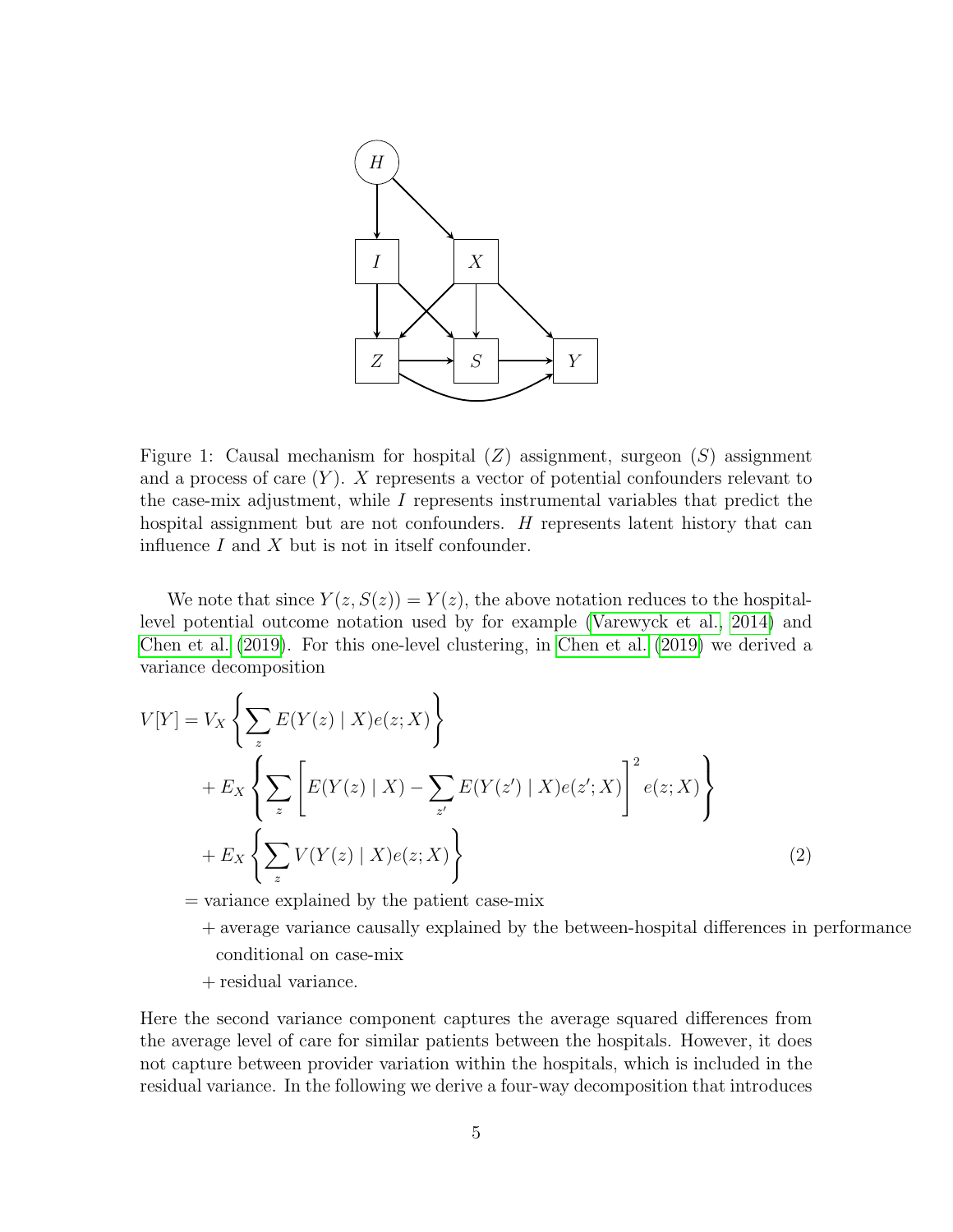a new term to capture the within hospital between provider variation.

### <span id="page-5-0"></span>2.2 Four-way decomposition for observed varation in care received

Under counterfactual consistency/SUTVA, we have  $V[Y] = V[Y(Z, S(Z))]$ . We begin with the two-way variance decomposition

<span id="page-5-1"></span>
$$
V[Y(Z, S(Z))] = V_X[E(Y(Z, S(Z)) | X)] + E_X[V(Y(Z, S(Z))) | X].
$$
 (3)

In the Eqution [\(3\)](#page-5-1), the first term can further write

$$
V_X[E(Y(Z, S(Z)) | X)] = V_X[E_{Z|X}[E(Y(Z, S(Z)) | Z, X)]]
$$
  
= 
$$
V_X\{E_{Z|X}[E_{S(Z)|Z,X}[E(Y(Z, S(Z)) | S(Z), Z, X)]]\}
$$
 (4)

In the latter term, we can further write

<span id="page-5-2"></span>
$$
E_X[V(Y(Z, S(Z)) | X)]
$$
  
=  $E_X[V_{Z|X}[E(Y(Z, S(Z)) | Z, X)]]$   
+  $E_X[E_{Z|X}[V(Y(Z, S(Z)) | Z, X)]]$   
=  $E_X\{V_{Z|X}[E_{S(Z)|Z,X}[E(Y(Z, S(Z)) | S(Z), Z, X)]]\}$   
+  $E_X\{E_{Z|X}[V_{S(Z)|Z,X}[E(Y(Z, S(Z)) | S(Z), Z, X)]]\}$   
+  $E_X\{E_{Z|X}[E_{S(Z)|Z,X}[V(Y(Z, S(Z)) | S(Z), Z, X)]]\}.$  (5)

Substituting these Equations  $(4)$  and  $(5)$  into Equation  $(3)$ , we obtain

$$
V[Y(Z, S(Z))] = V_X\{E_{Z|X}[E_{S(Z)|Z,X}[E(Y(Z, S(Z)) | S(Z), Z, X)]]\} + E_X\{V_{Z|X}[E_{S(Z)|Z,X}[E(Y(Z, S(Z)) | S(Z), Z, X)]]\} + E_X\{E_{Z|X}[V_{S(Z)|Z,X}[E(Y(Z, S(Z)) | S(Z), Z, X)]]\} + E_X\{E_{Z|X}[E_{S(Z)|Z,X}[V(Y(Z, S(Z)) | S(Z), Z, X)]]\}.
$$
 (6)

Due to strong ignorability assumption, we have

<span id="page-5-3"></span>
$$
E(Y(z, s) | S = s, Z = z, X) = E(Y(z, s) | X)
$$

and

$$
V(Y(z, s) | S = s, Z = z, X) = V(Y(z, s) | X).
$$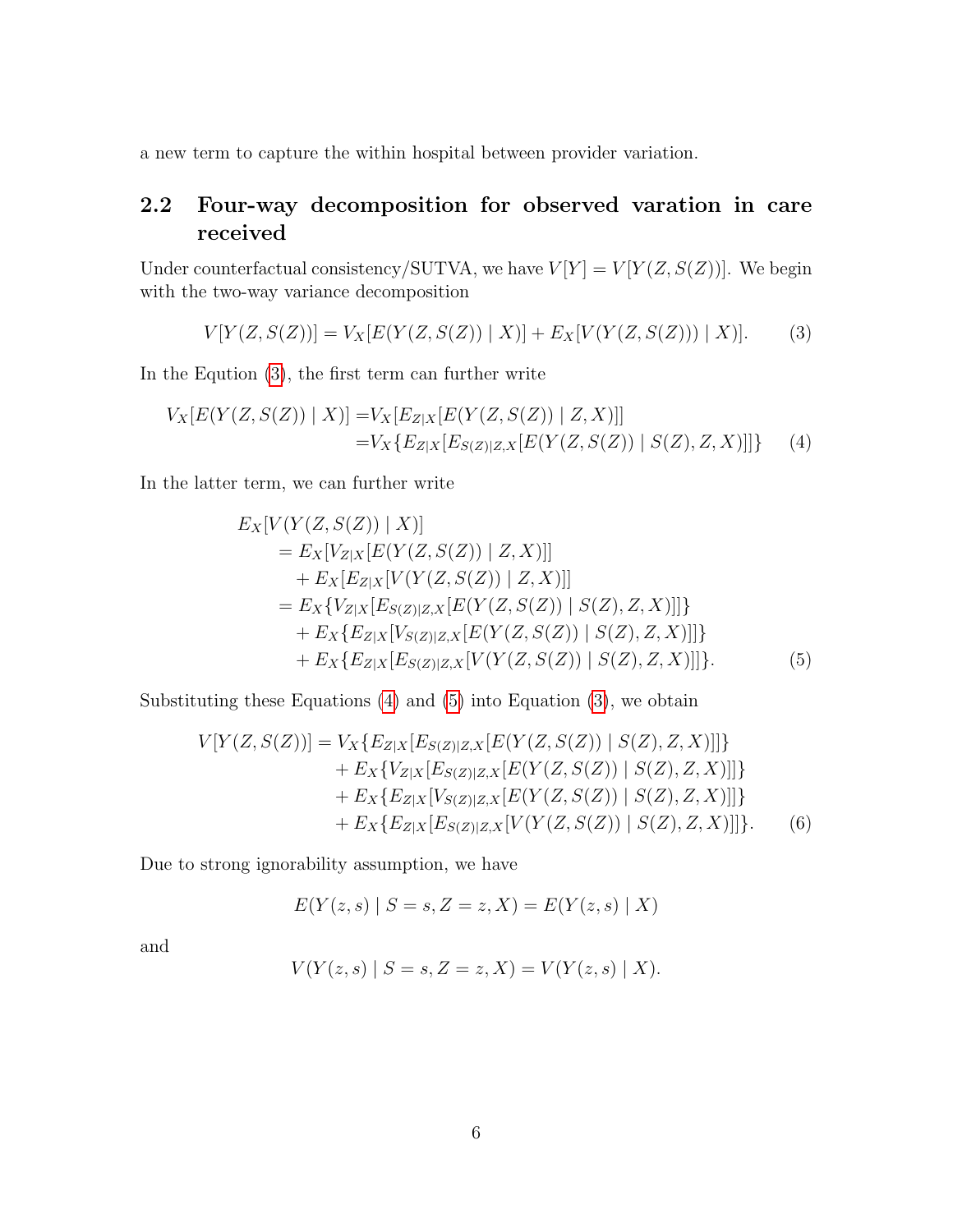Hence, we can obtain the following result in terms of the potential outcomes:

$$
V[Y] = V_X \Big\{ \sum_{z} \sum_{s} E(Y(z, s) | X) g(s; z, X) e(z; X) \Big\} + E_X \Big\{ \sum_{z} \Big[ \sum_{s} E(Y(z, s) | X) g(s; z, X) - \sum_{z'} \sum_{s} E(Y(z', s) | X) g(s; z', X) e(z'; X) \Big]^2 e(z; X) \Big\} + E_X \Big\{ \sum_{z} \Big[ \sum_{s} \Big( E(Y(z, s) | X) - \sum_{s'} E(Y(z, s') | X) g(s'; z, X) \Big)^2 g(s; z, X) \Big] e(z; X) \Big\} + E_X \Big\{ \sum_{z} \sum_{s} V(Y(z, s) | X) g(s; z, X) e(z; X) \Big\}.
$$
 (7)

The interpretation is

 $V[Y] =$  total observed variance in care received

= variance explained by the patient case-mix

- <span id="page-6-0"></span>+ average variance causally explained by the between hospital
	- differences in performance conditional on case-mix
- + average variance causally explained by the surgeon performance
	- conditioning on patient case-mix and hospital performance
- + unexplained (residual) variance.

We note that the first and second term in [\(7\)](#page-6-0) are equivalent to the first and second term in [\(2\)](#page-4-1). This also implies that the third, residual, variance component in [\(2\)](#page-4-1) is equivalent to the sum of the third and fourth components in [\(7\)](#page-6-0), meaning that the additional term in [\(7\)](#page-6-0) is a result of splitting the residual variance in [\(2\)](#page-4-1). We will consider the second and the third terms as the causal quantities of interest. These have a causal interpretation, as further discussed in Section [2.3,](#page-7-0) and can be linked to the observable quantities under the causal assumptions, working backwards from [\(7\)](#page-6-0). In the second term, the hospital performance is compared to the average level across all the hospitals for a patient with characteristics X and then averaged over the patient population. In the third term, the surgeon performance is compared to the average level of the surgeons in the same hospital for a patient with characteristics X, and then averaged over the hospitals and the patient population.

There are two possible approaches to estimate the variance components in [\(7\)](#page-6-0). In the first approach, directly based on the factorization in [\(7\)](#page-6-0), we can estimate them based on modeling  $E[Y \mid S, Z, X], P(S \mid Z, X), P(Z \mid X)$  and using the empirical distribution of X. Because the four-way variance decomposition can be also expressed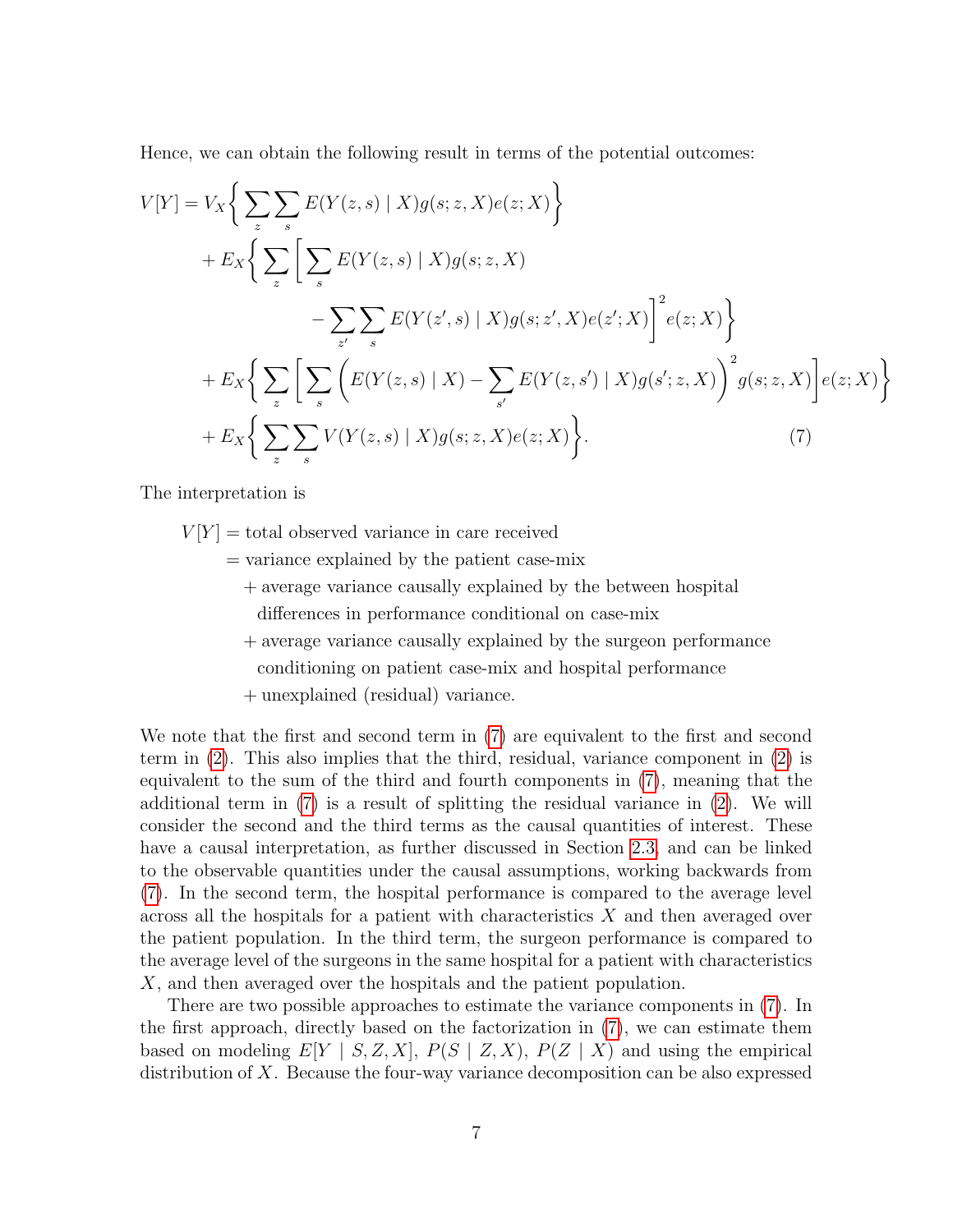<span id="page-7-2"></span>
$$
V[Y] = V_X[E(Y | X)]
$$
  
+  $E_{Z,X}\{[E(Y | Z, X) - E(Y | X)]^2\}$   
+  $E_{S,Z,X}\{[E(Y | S, Z, X) - E(Y | Z, X)]^2\}$   
+  $E_{S,Z,X}[V(Y | S, Z, X)],$  (8)

the variance components can be also estimated based on modeling  $E[Y \mid S(Z), Z, X]$ ,  $E[Y \mid Z, X], E[Y \mid X]$  and using the empirical distribution of  $(S, Z, X)$ . We will discuss both approached in Section [3;](#page-11-0) the former is based on factorization of the likelihood and can be used to construct an approximate Bayesian inference procedure.

### <span id="page-7-0"></span>2.3 Causal interpretation of the decomposition

To better understand the causal interpretation of the variance decomposition, we considered a special case with two hospitals with two surgeons each. The interpretation of the case-mix and between-hospital components is unchanged and was already discussed by [Chen et al.](#page-18-2) [\(2019\)](#page-18-2), so we focus on the interpretation of the within-hospital between-surgeon component. With two hospitals with indexed by  $z = 1, 2$ , and two surgeons in each indexed by  $s = 1, 2$ , we denote the hospital assignment probability with  $P(Z = 1 | X) = e(1; X) = e(X)$ , with  $P(Z = 2 | X) = 1 - e(X)$ , and the surgeon assignment probability within hospital with  $P(S = 1 | Z = z, X) = g(1; z, X) =$  $g(z, X)$ , with  $P(S = 2 | Z = z, X) = 1 - g(z, X)$ . Now the third term [\(7\)](#page-6-0) becomes

$$
E_X\Big\{e(X)g(1,X)(1-g(1,X))\left[E(Y(1,1) \mid X) - E(Y(1,2) \mid X)\right]^2 + (1-e(X))g(2,X)(1-g(2,X))\left[E(Y(2,1) \mid X) - E(Y(2,2) \mid X)\right]^2\Big\}
$$
  
= 
$$
E_X\Big\{e(X)V(S \mid Z=1,X)\left[E(Y(1,1) \mid X) - E(Y(1,2) \mid X)\right]^2 + (1-e(X))V(S \mid Z=2,X)\left[E(Y(2,1) \mid X) - E(Y(2,2) \mid X)\right]^2\Big\}. \tag{9}
$$

We consider three scenarios to illustrate the causal interpretation of [\(9\)](#page-7-1) via the relationship of  $X, Z, S$  and Y in Figure [1.](#page-4-0)

**Scenario 1.** In the absence of the arrow  $X \to Y$ , which implies  $Y \perp X \mid (Z, S)$  and  $E(Y(z, s) | X) = E(Y(z, s)),$  [\(9\)](#page-7-1) becomes

<span id="page-7-1"></span>
$$
[E(Y(1,1)) - E(Y(1,2))]^{2} E_X [e(X)V(S | Z = 1, X)]
$$
  
+ 
$$
[E(Y(2,1)) - E(Y(2,2))]^{2} E_X [(1 - e(X))V(S | Z = 2, X)].
$$

The first multiplicative terms represent squared pairwise causal contrasts. This is multiplied by the second terms, the magnitude of which depends on the

as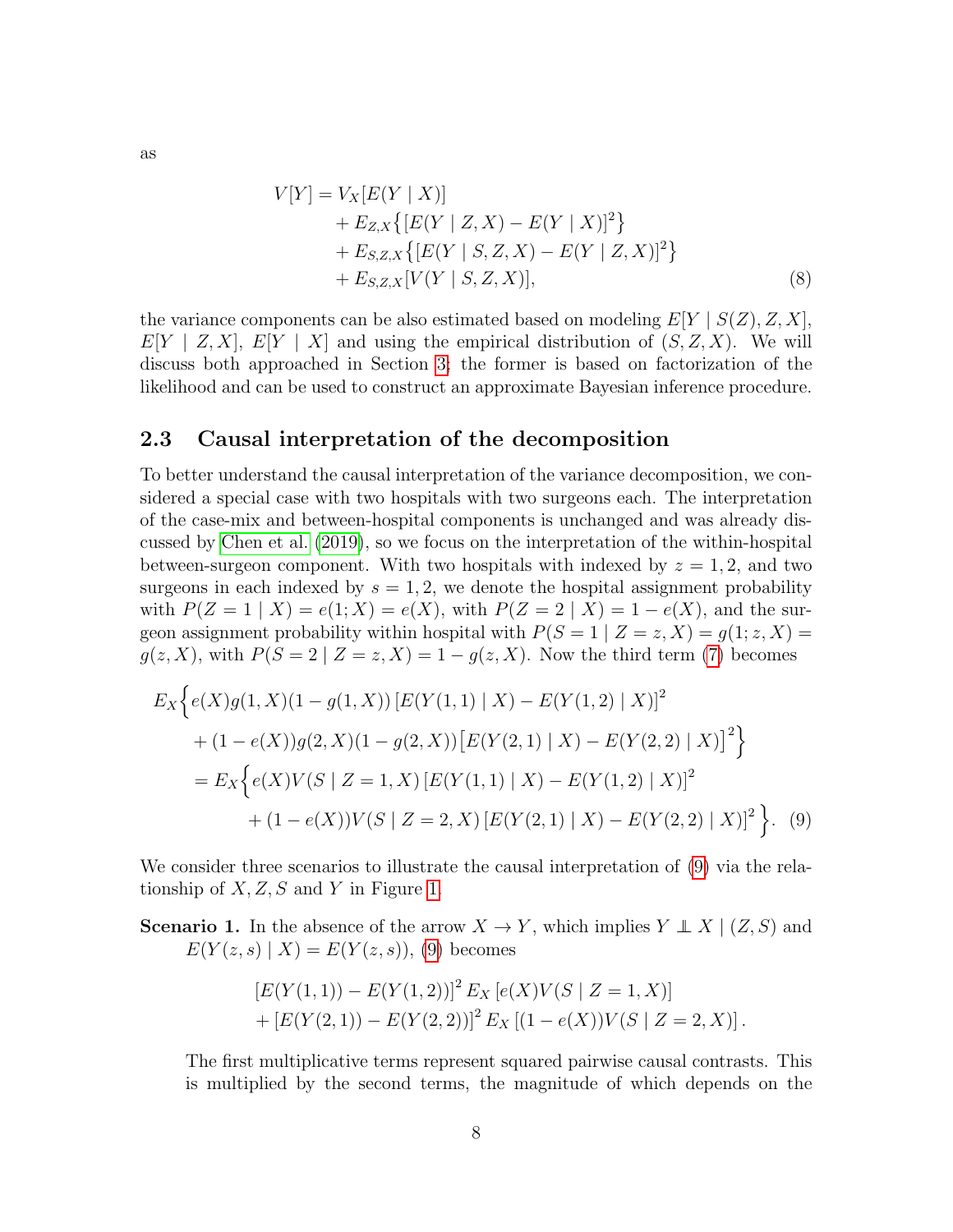volume of patients of type  $X$  in each hospital, as well as the variation in the surgeon assignment for patients of type  $X$ . The latter is maximized when both surgeons treat similar patient populations. If the surgeons specialize on treatment of specific kinds of patients, so that there is no overlap in the patient populations treated by the two surgeons, the positivity assumption is violated and the corresponding component is equal to 0. Thus, for between-surgeon performance differences to manifest through this variance component, there must be some overlap in the patient population they treat.

**Scenario 2.** In the absence of the arrow  $X \to S$ ,  $X \to Z$ ,  $I \to S$ ,  $I \to Z$ , which implies  $(Z, S) \perp X$ , we have  $e(X) = e$ ,  $g(1, X) = g(1)$ , and  $g(2, X) = g(2)$ . Now [\(9\)](#page-7-1) becomes

$$
eV(S \mid Z=1)E_X \left\{ \left[ E(Y(1,1) \mid X) - E(Y(1,2) \mid X) \right]^2 \right\}
$$
  
+ (1-e)V(S \mid Z=2)E\_X \left\{ \left[ E(Y(2,1) \mid X) - E(Y(2,2) \mid X) \right]^2 \right\}.

We note that under this completely randomized setting the magnitude of the causal effects are proportional to the terms

$$
E_X \{ [E(Y(z,1) | X) - E(Y(z,2) | X)]^2 \}
$$
  
=  $E_X \{ E(Y(z,1) - Y(z,2) | X)^2 \}$   
=  $V_X [E(Y(z,1) - Y(z,2) | X)] + E_X \{ E(Y(z,1) - Y(z,2) | X) \}^2$   
=  $V_X [E(Y(z,1) - Y(z,2) | X)] + E[Y(z,1) - Y(z,2)]^2$ ,

that is, proportional to the sum of the variance of the covariate conditional causal effects and the squared population average causal effect. The former captures effect modification by the patient characteristics, showing that any effect modification adds to the measure, rather than canceling out, and the latter captures the overall performance difference. The resulting variance component, as expressed for two levels being compared, has similarities to the causal interpretation recently given to the model reliance metric used to measure variable importance in machine learning contexts [\(Fisher et al., 2019\)](#page-19-9). Our results show that a similar kind of effect measure can be derived through a variance decomposition argument under a randomized assignment, and generalize this from two to multiple exposure levels being compared. Since the variance component under a randomized assignment mechanism may be of interest in itself as a causal quantity, in Section [2.4](#page-9-0) we show that it can always be derived and estimated under a hypothetical target assignment mechanism of interest regardless of the actual mechanism that assigns patients for hospitals and surgeons.

**Scenario 3.** In the absence of the arrow  $S \to Y$ , which implies  $Y \perp S \mid (Z, X)$ , we have  $E(Y(1,1) | X) = E(Y(1,2) | X)$  and  $E(Y(2,1) | X) = E(Y(2,2) | X)$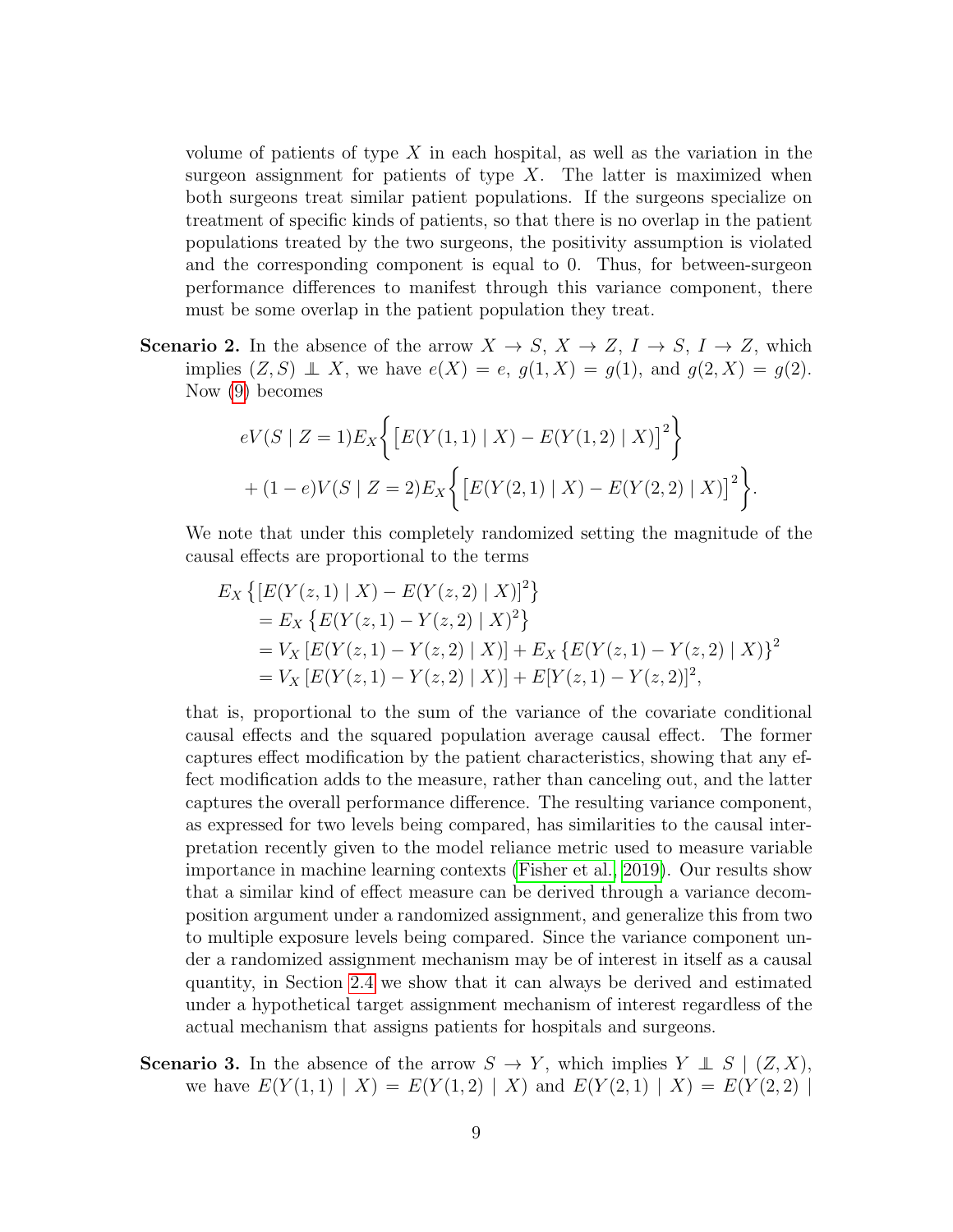X), and the between-surgeon component is zero, as it should it the absence of individual-level causal effects.

### <span id="page-9-0"></span>2.4 Hypothetical assignment mechanism

The variance decomposition [\(7\)](#page-6-0) was derived for the observed marginal variance of the outcome, which is why it depends on the mechanism that assigns patients to hospitals and surgeons, including the hospital and surgeon volume. Alternatively, we can derive a variance decomposition under a hypothetical "randomized" assignment, where for example each hospital/surgeon treats similar kind of patient population, and/or similar patient volume. This will also allow us to derive a connection between the causal variance decomposition and well-known intra-class correlation measures. Let  $A \in \{1, \ldots, m\}$  and  $B(A) \in s \in \{1, \ldots, h_a\}$  be hospital and surgeon assignments randomly drawn with specified probabilities  $\tilde{e}(a; X) = P(A = a | X)$  and  $\tilde{g}(b; a, X) \equiv$  $P(B = b \mid A = a, X)$ , chosen such that  $(A, B) \perp (Z, S) \mid X, 0 < P(A = a, B = b \mid X)$  $X = x$  < 1 and  $Y(a, b) \perp (A, B) | X$ . Here choosing for example  $\tilde{e}(a; X) = P(Z = a)$ and  $\tilde{g}(b; a, X) = P(S = b | Z = a)$  would correspond to a mechanism where each hospital/surgeon treats similar patient population, but retaining the original patient volumes. Choosing  $\tilde{e}(a; X) \equiv 1/m$  and  $\tilde{g}(b; a, X) = 1/h_a$  would also mean setting the volumes to be the same.

For the variance under the hypothetical assignment mechanism we get the decomposition

$$
V[Y(A, B(A))]
$$
  
\n
$$
= V_X \Big\{ \sum_a \sum_b E(Y(a, b) | X) \tilde{g}(b; z, X) \tilde{e}(a; X) \Big\}
$$
  
\n
$$
+ E_X \Big\{ \sum_a \Big[ \sum_b E(Y(a, b) | X) \tilde{g}(b; a, X) - \sum_{a'} \sum_b E(Y(a', b) | X) \tilde{g}(b; a', X) \tilde{e}(a'; X) \Big]^2 \tilde{e}(a; X) \Big\}
$$
  
\n
$$
+ E_X \Big\{ \sum_a \Big[ \sum_b \Big( E(Y(a, b) | X) - \sum_{b'} E(Y(a, b') | X) \tilde{g}(b; a, X) \Big)^2 \tilde{g}(b; a, X) \Big] \tilde{e}(a; X) \Big\}
$$
  
\n
$$
+ E_X \Big\{ \sum_a \sum_b V(Y(a, b) | X) \tilde{g}(b; a, X) \tilde{e}(a; X) \Big\}.
$$
  
\n(10)

Because under the above assumptions, we have

<span id="page-9-1"></span>
$$
E[Y(a, b) | A = a, B = b, X] = E[Y(a, b) | X]
$$
  
= 
$$
E[Y(a, b) | Z = a, S = b, X]
$$
  
= 
$$
E[Y | Z = a, S = b, X],
$$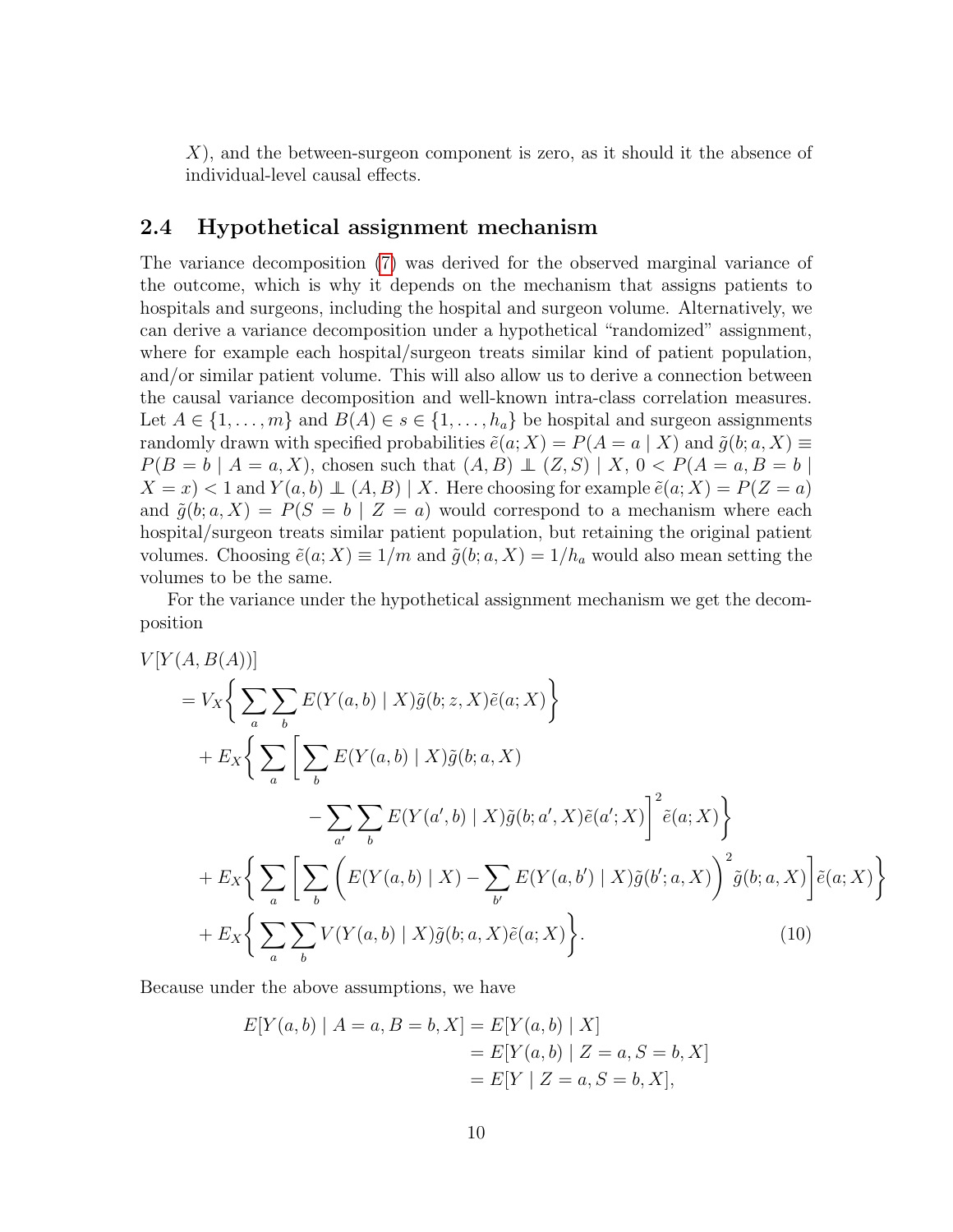and because  $\tilde{e}(a; X)$  and  $\tilde{g}(b; a, X)$  are fixed quantities, this is also estimable from the observed data on  $(Y, Z, S, X)$ .

Under the special case of  $\tilde{e}(a; X) \equiv 1/m$  and  $\tilde{g}(b; a, X) = 1/h_a$  and the linear mixed-effect model

$$
E[Y(a, b) | Z = a, S = b, X] = E[Y(a, b) | X] = \alpha_0 + \alpha_a + \gamma_{ab} + \beta'X,
$$

where the nested hospital and surgeon random effects are IID as  $\alpha_a \sim N(0, \tau^2)$  and  $\gamma_{ab} \sim N(0, \kappa^2)$  and residuals distributed as  $Y - E[Y \mid Z, S, X] \sim N(0, \sigma^2)$ , the second term in [\(10\)](#page-9-1) can be written as

$$
\frac{1}{m}\sum_{a}\left\{\left(\alpha_a-\frac{1}{m}\sum_{a'}\alpha_{a'}\right)+\left(\frac{1}{h_a}\sum_b\gamma_{ab}-\frac{1}{m}\sum_{a'}\frac{1}{h_{a'}}\sum_b\gamma_{a'b}\right)\right\}^2.
$$

Keeping m is fixed and letting  $h_a \to \infty$  for all  $a \in \{1, \ldots, m\}$ , the terms  $\frac{1}{h_a} \sum_b \gamma_{ab}$ converge to  $E(\gamma_{ab}) = 0$ , and the second term in becomes [\(10\)](#page-9-1)

$$
\frac{1}{m}\sum_{a}\left\{\alpha_a - \frac{1}{m}\sum_{a'}\alpha_{a'}\right\}^2,\tag{11}
$$

which in turn converges to  $V(\alpha_a) = \tau^2$ , the variance of the between-hospital effects. Hence, for this variance component we obtain the same result as for the three-way causal variance decomposition proposed by [Chen et al.](#page-18-2) [\(2019\)](#page-18-2).

The third term in [\(10\)](#page-9-1) can be written as

<span id="page-10-0"></span>
$$
\frac{1}{m}\sum_{a}\frac{1}{h_a}\sum_{b}\left(\alpha_{ab}-\frac{1}{h_a}\sum_{b'}\gamma_{ab'}\right)^2.
$$
 (12)

Keeping m fixed and letting  $h_a \to \infty$  for all  $a \in \{1, \ldots, m\}$ , [\(12\)](#page-10-0) converges to  $V(\alpha_{ab}) = \kappa^2$ , the variance of the within-hospital between-surgeon effects. Therefore, under this special case, the  $X$ -conditional causal variance decomposition is

$$
V(Y(A, B(A)) | X) = V_{A|X}[E_{B(A)|A,X}[E(Y(A, B(A)) | B(A), A, X)]]
$$
  
+  $E_{A|X}[V_{B(A)|A,X}[E(Y(A, B(A)) | B(A), A, X)]]$   
+  $E_{A|X}[E_{B(A)|A,X}[V(Y(A, B(A)) | B(A), A, X)]]$   
 $\rightarrow \tau^2 + \kappa^2 + \sigma^2$  when  $h_a \rightarrow \infty$   $\forall a \in \{1, ..., m\}$  and  $m \rightarrow \infty$ ,

that is, asymptotically equivalent to the variance decomposition obtained through the model-based random effect and residual variances. Here  $(\tau^2 + \kappa^2)/(\tau^2 + \kappa^2 + \sigma^2)$  would correspond to the within-hospital within-surgeon intra-class correlation coefficient.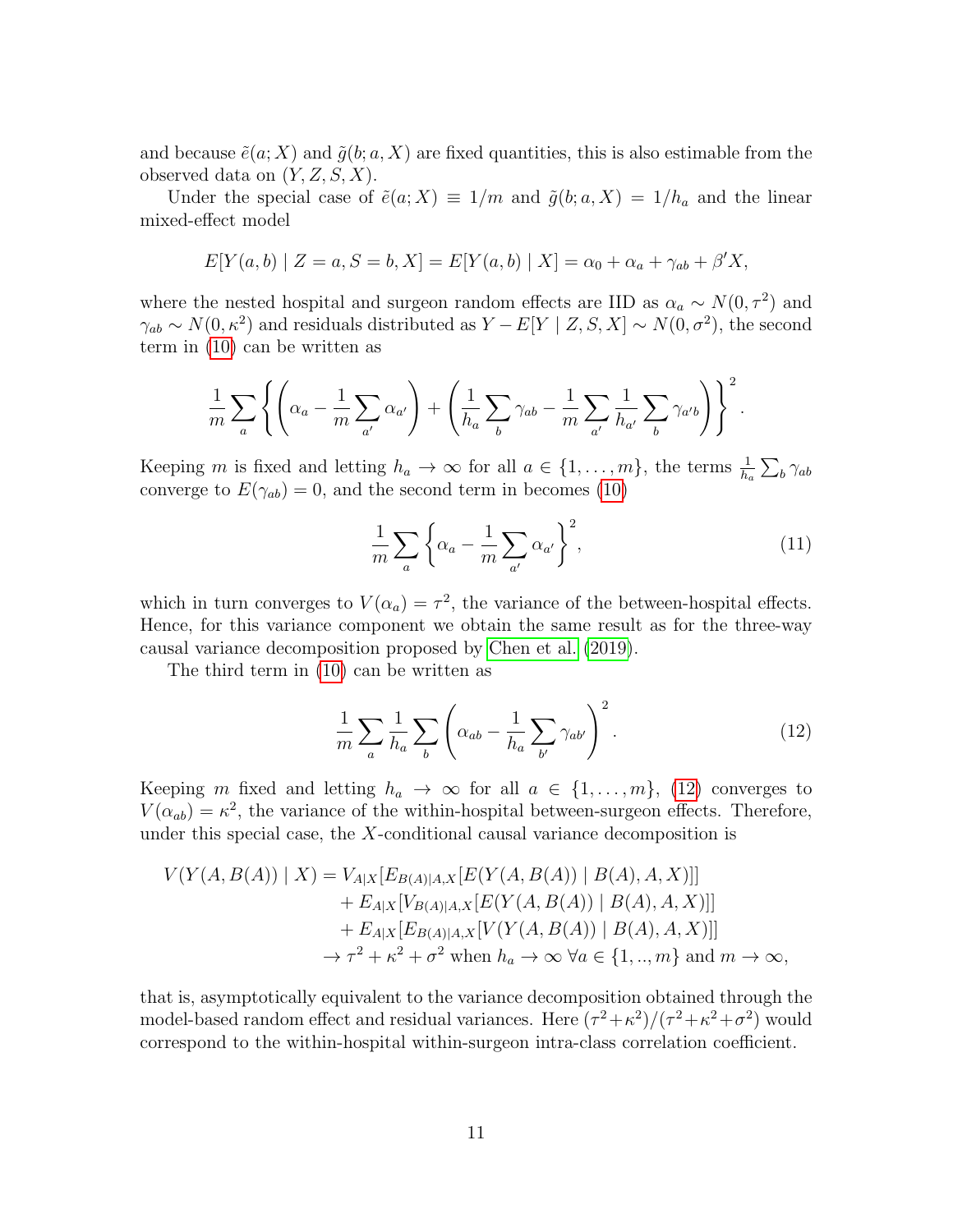# <span id="page-11-0"></span>3 Estimators

### <span id="page-11-1"></span>3.1 Point estimation

We outline estimators based on the decomposition [\(7\)](#page-6-0), which requires fitting hospital, surgeon and case-mix conditional outcome model and case-mix conditional assignment model. The same estimation approach works also for decomposition [\(9\)](#page-7-1), but substituting fixed target assignment probabilities in place of the observed ones.

To model the outcomes, we use a generalized linear mixed model

<span id="page-11-3"></span>
$$
E[Y(z, s) | X; \theta] = E[Y | Z = z, S = s, X; \theta] = g^{-1} \left( \alpha_0 + \alpha_z + \gamma_{zs} + \beta' X \right).
$$
 (13)

where  $\theta = (\alpha_0, \alpha_z, \alpha_s, \beta)$  and where the nested hospital and surgeon random effects are taken to be IID as  $\alpha_z \sim N(0, \tau^2)$  and  $\gamma_{zs} \sim N(0, \kappa^2)$ . For the joint hospital/surgeon assignment mechanism, we fit a multinomial logistic regression model

$$
P(Z = z, S = s | X; \eta) = \n\begin{cases}\n\frac{1}{1 + \sum_{a=2}^{m} \exp(\psi_{a1} + \phi'_{a1}X)) + \sum_{b=2}^{h} \exp(\psi_{1b} + \phi'_{1b}X)) + \sum_{a=2}^{m} \sum_{b=2}^{h} \exp(\psi_{ab} + \phi'_{ab}X)} & z = 1, s = 1 \\
\frac{\exp(\psi_{z1} + \phi'_{z1}X)}{1 + \sum_{a=2}^{m} \exp(\psi_{a1} + \phi'_{a1}X)) + \sum_{b=2}^{h} \exp(\psi_{1b} + \phi'_{1b}X) + \sum_{a=2}^{m} \sum_{b=2}^{h} \exp(\psi_{ab} + \phi'_{ab}X)} & z \neq 1, s = 1 \\
\frac{\exp(\psi_{1s} + \phi'_{1s}X)}{1 + \sum_{a=2}^{m} \exp(\psi_{a1} + \phi'_{a1}X)) + \sum_{b=2}^{h} \exp(\psi_{1b} + \phi'_{1b}X) + \sum_{a=2}^{m} \sum_{b=2}^{h} \exp(\psi_{ab} + \phi'_{ab}X)} & z = 1, s \neq 1 \\
\frac{\exp(\psi_{2s} + \phi'_{2s}X)}{1 + \sum_{a=2}^{m} \exp(\psi_{a1} + \phi'_{a1}X)) + \sum_{b=2}^{h} \exp(\psi_{1b} + \phi'_{1b}X) + \sum_{a=2}^{m} \sum_{b=2}^{h} \exp(\psi_{ab} + \phi'_{ab}X)} & z \neq 1, s \neq 1\n\end{cases}\n\tag{14}
$$

where  $\eta = \{(\psi_{ab}, \phi_{ab}) : (a, b) \neq (1, 1)\}\.$  Hence, we can obtain

<span id="page-11-2"></span>
$$
e(z; X, \eta) = P(Z = z | X; \eta) = \sum_{s=1}^{h_z} P(Z = z, S = s | X; \eta)
$$

and

$$
g(s; z, X, \eta) = P(S = s | Z = z, X; \eta) = \frac{P(Z = z, S = s | X; \eta)}{P(Z = z | X; \eta)}.
$$

Alternatively, a multinomial logistic assignment model can be first fitted at hospital level to estimate the quantities  $e(z; X, \eta)$ , after which surgeon level multinomial assignment models are fitted conditionally on each hospital to estimate  $g(s; z, X, \eta)$ .

We denote the fitted values for the expected outcomes  $\mu_i(z, s; \theta) = E(Y_i \mid Z_i =$  $z, S_i = s, x_i; \theta$ . Under the mixed-effects model these are obtained by using empirical Bayes prediction for the random hospital and surgeon-level intercepts (e.g [Skrondal](#page-20-10) [and Rabe-Hesketh, 2004,](#page-20-10) Chapter 7). Further, we denote  $V[Y;\theta,\eta] = \omega_1(\theta,\eta) +$  $\omega_2(\theta, \eta) + \omega_3(\theta, \eta) + \omega_4(\theta, \eta)$  for the four terms in the parametrized version of the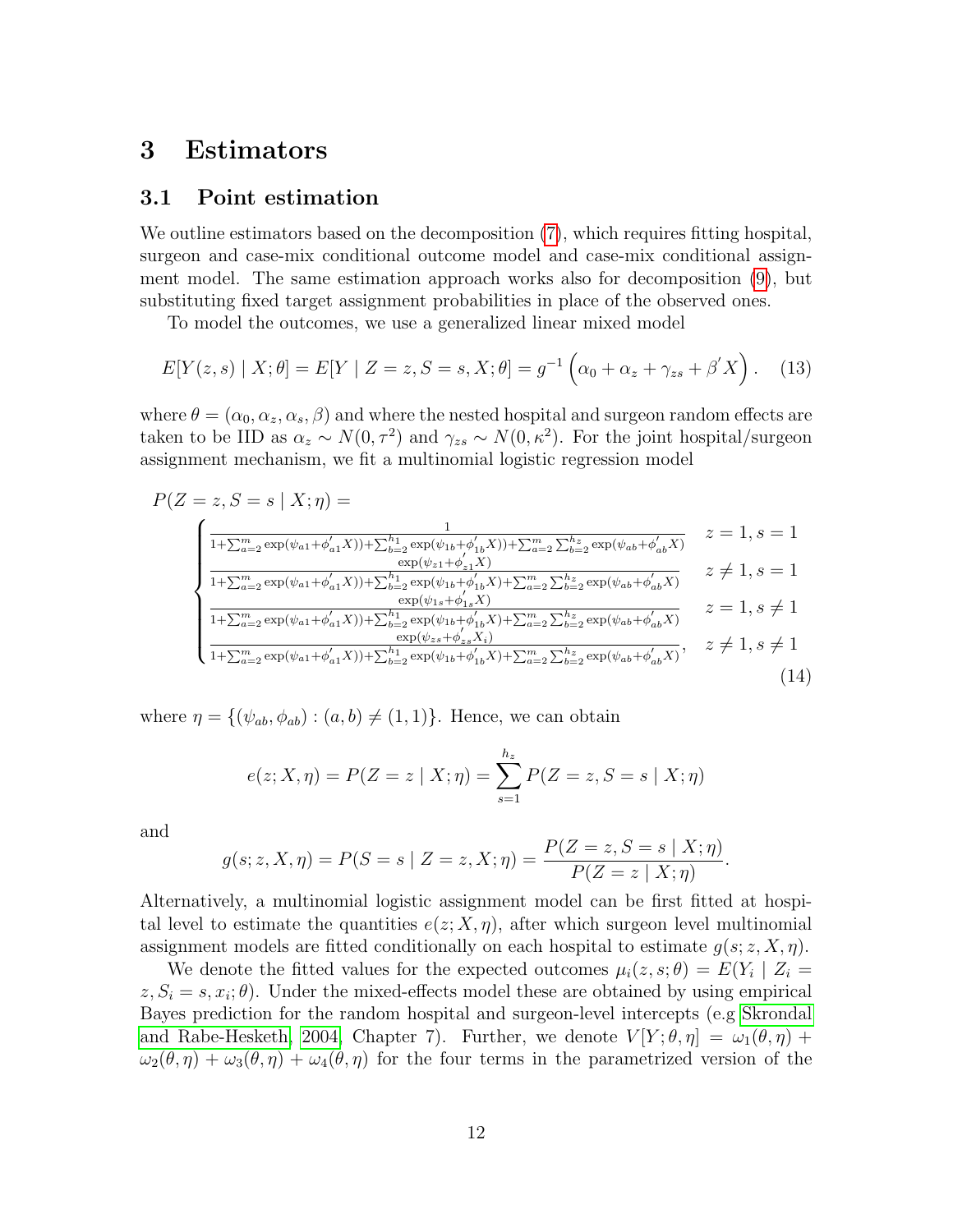variance decomposition [\(7\)](#page-6-0). The first (case-mix) component can now be estimated by

$$
\omega_1(\hat{\theta}, \hat{\eta}) = \frac{1}{n-1} \sum_{i=1}^n \left\{ \sum_z \sum_s \mu_i(z, s; \hat{\theta}) g(s; z, x_i, \hat{\eta}) e(z; x_i, \hat{\eta}) - \frac{1}{n} \sum_{i'=1}^n \sum_z \sum_s \mu_i(z, s; \hat{\theta}) g(s; z, x_{i'}, \eta) e(z; x_{i'}, \hat{\eta}) \right\}^2.
$$

The second (between-hospital) component can be estimated by

$$
\omega_2(\hat{\theta}, \hat{\eta}) = \frac{1}{n} \sum_{i=1}^n \left\{ \sum_z \left[ \sum_s \mu_i(z, s; \hat{\theta}) g(s; z, x_i, \hat{\eta}) \right]^2 e(z; x_i, \hat{\eta}) - \left[ \sum_z \sum_s \mu_i(z, s; \hat{\theta}) g(s; z, x_i, \hat{\eta}) e(z; x_i, \hat{\eta}) \right]^2 \right\}.
$$

The second (between-surgeon) component can be estimated by

$$
\omega_3(\hat{\theta}, \hat{\eta}) = \frac{1}{n} \sum_{i=1}^n \left\{ \sum_z \left[ \sum_s \mu_i(z, s; \hat{\theta})^2 g(s; z, x_i, \hat{\eta}) - \left( \sum_s \mu_i(z, s; \hat{\theta}) g(s; z, x_i, \hat{\eta}) \right)^2 \right] e(z; x_i, \hat{\eta}) \right\}.
$$

The fourth (residual) variance can be estimated by subtracting the sum of the above three components from the empirical marginal variance, or alternatively, based on the distributional assumption in the outcome model. In particular, for a binary outcome we have  $V(Y_i \mid Z_i = z, S_i = s, x_i; \theta) = \mu_i(z, s; \theta)[1 - \mu_i(z, s; \theta)],$  and the residual variance component is given by

$$
\omega_4(\hat{\theta}, \hat{\eta}) = \frac{1}{n} \sum_{i=1}^n \left\{ \sum_z \sum_s \mu_i(z, s; \hat{\theta}) [1 - \mu_i(z, s; \hat{\theta})] g(s; z, x_i, \hat{\eta}) e(z; x_i, \hat{\eta}) \right\}.
$$

If the parameters can be estimated consistently such that  $\hat{\theta} \stackrel{p}{\rightarrow} \theta$  and  $\hat{\eta} \stackrel{p}{\rightarrow} \eta$ , the component estimators  $\omega_j(\hat{\theta}, \hat{\eta}), j \in \{1, 2, 3, 4\}$ , are also consistent by the continuous mapping theorem and applying the law of large numbers for the sample averages over the empirical covariate distribution. We will briefly investigate their asymptotic normality through simulation in Section [4,](#page-13-0) but the variance estimation approach we propose in [3.2](#page-13-1) does not make use of asymptotic normality.

Alternatively to the above model-based estimators, as noted in Section [2.2,](#page-5-0) a semiparametric estimation procedure is suggested by decomposition [\(8\)](#page-7-2), based on three different outcome models. The semi-parametric approach is applicable to the decomposition of the empirical marginal variance, while the model-based approach can also be used to estimate decomposition under hypothetical assignment mechanisms. We will briefly compare the two approaches in the simulation study of Section [4.](#page-13-0)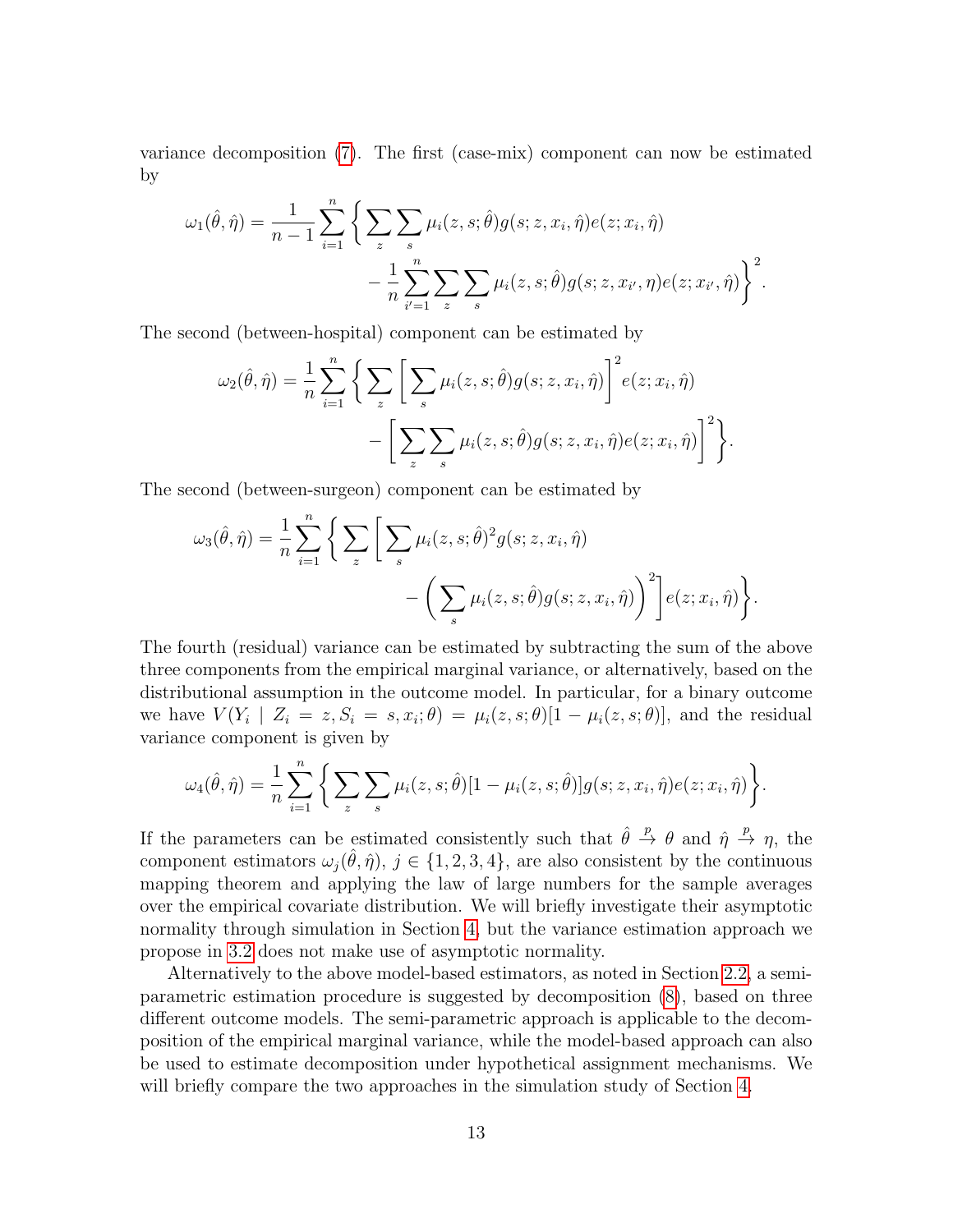### <span id="page-13-1"></span>3.2 Variance estimation

The point estimators suggested in Section [3.1,](#page-11-1) are entirely model-based, conditional on the empirical covariate distribution. Because the model components correspond to the factorization of the likelihood, we can evaluate the uncertainty in the variance component estimates via approximate Bayesian inference. This is based on drawing samples from the joint posterior distribution of the parameters  $\theta$  and  $\eta$ , given by

$$
f(\theta, \eta \mid \mathbf{Y}, \mathbf{Z}, \mathbf{S}, \mathbf{X}) = \frac{f(\mathbf{Y}, \mathbf{Z}, \mathbf{S} \mid \mathbf{X}, \theta, \eta) f(\theta \mid \mathbf{X}) f(\eta \mid \mathbf{X})}{f(\mathbf{Y}, \mathbf{Z}, \mathbf{S} \mid \mathbf{X})}
$$
  
= 
$$
\frac{f(\mathbf{Y} \mid \theta, \mathbf{Z}, \mathbf{S}, \mathbf{X}) f(\theta \mid \mathbf{X}) f(\mathbf{Z}, \mathbf{S} \mid \eta, \mathbf{X}) f(\eta \mid \mathbf{X})}{f(\mathbf{Y} \mid \mathbf{Z}, \mathbf{S}, \mathbf{X}) f(\eta \mid \mathbf{Z}, \mathbf{S}, \mathbf{X})}
$$
  
=  $f(\theta \mid \mathbf{Y}, \mathbf{Z}, \mathbf{S}, \mathbf{X}) f(\eta \mid \mathbf{Z}, \mathbf{S}, \mathbf{X}).$ 

Posterior samples for the variance components can be obtained by sampling  $\theta$  and  $\eta$  from their posterior distributions, and recalculating  $\omega_1(\theta, \eta), \omega_2(\theta, \eta), \omega_3(\theta, \eta)$  and  $\omega_4(\theta, \eta)$  for each draw. For the outcome model parameters  $\theta$ , we approximated the posterior using the parametric bootstrap, by resampling outcomes from the fitted model, refitting the model and calculating new fitted values  $\mu_i(z, s; \theta)$ . For the assignment model parameters, we used the normal approximation to sample the  $\eta$  from a multivariate normal distribution  $MVN(\hat{\eta}, V(\hat{\eta}))$ , where  $\hat{\eta}$  is the maximal likelihood estimator and  $V(\hat{\eta})$  is the asymptotic variance-covariance matrix via the fitted multinomial logistic regression.

# <span id="page-13-0"></span>4 Simulation study

### 4.1 Generating mechanism

We used simulation to study the properties of the methods proposed in Section [3.](#page-11-0) The objectives for the simulation study were to (a) study the asymptotic properties (consistency, asymptotic normality) of the proposed point estimators, (b) to demonstrate that the new four-way decomposition is consistent with our previously proposed threeway decomposition, and (c) to compare the model-based estimators to the alternative semi-parametric decomposition to verify that both are estimating the same quantity. We used a data-generating mechanism similar to Figure [1,](#page-4-0) omitting the variables I and  $H$  for simplicity. The asymptotic behavior of the estimators was studies by varying the total number of hospitals  $m$ , the total number of surgeons  $q$ , and the total number of patients *n*. We generated two patient case-mix factors,  $X_1 \sim N(0, 1)$  and  $X_2 \sim \text{Bernoulli}(0.5)$ . The hospital  $(Z)$  and surgeon  $(S)$  assignments were generated based on multinomial logistic model [\(14\)](#page-11-2), where the intercepts were generated from  $N(0, 0.25)$  and coefficients from  $N(0, 0.5)$ . Outcomes were generated from the mean structure

$$
E[Y(z,s) | X] = \alpha_z + \gamma_{zs} + X_1 + 2X_2
$$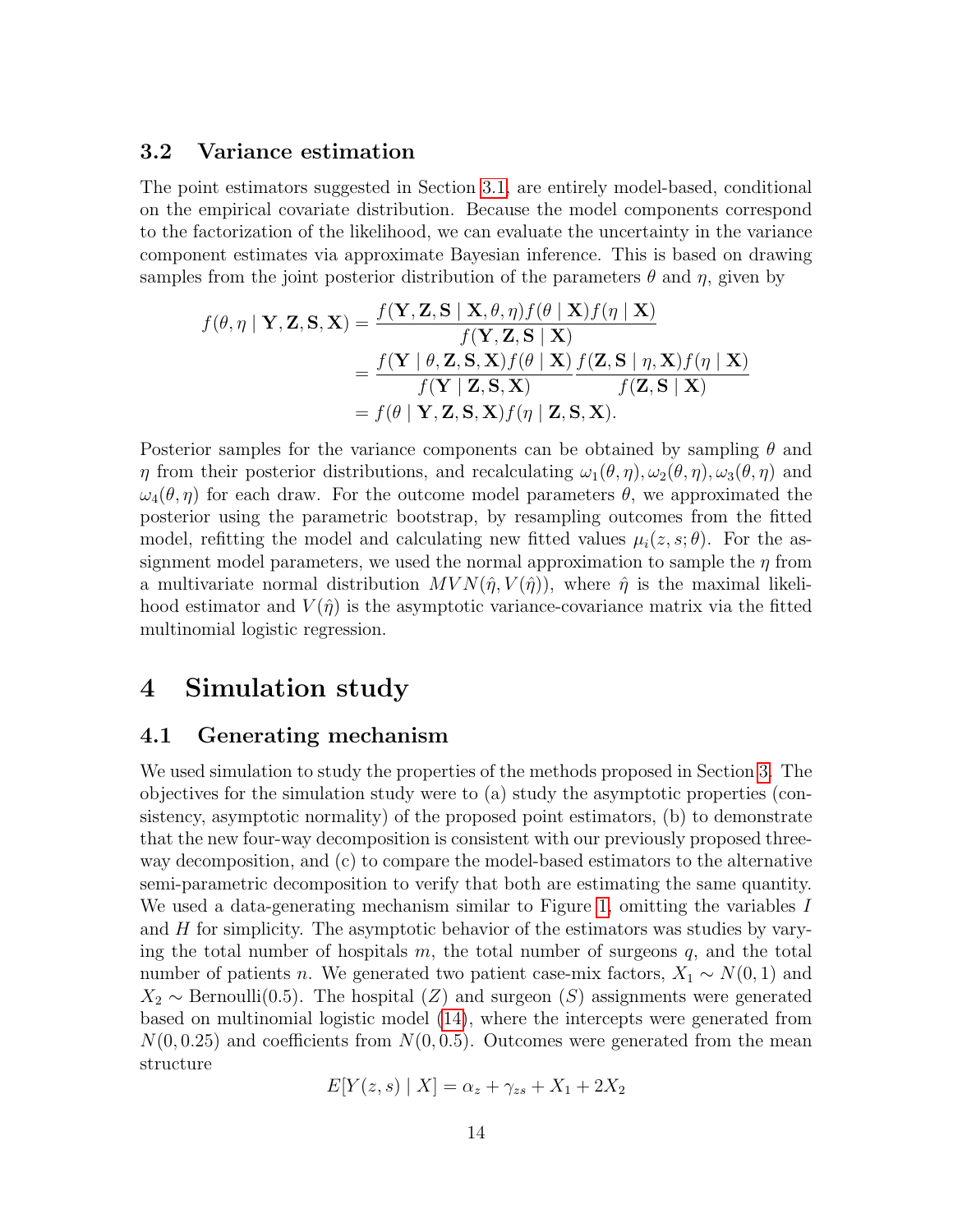where the hospital's effects  $\alpha_s$  and surgeon effects  $\gamma_{zs}$  were generated independently from  $N(0, 2)$ . The continuous outcomes were generated by taking  $Y(z, s) = E[Y(z, s)]$  $X$  +  $\varepsilon$ , where  $\varepsilon \sim$  Logistic(0, 1), and the binary outcomes by dichotomizing these as  $\mathbf{1}_{\{Y(z,s)>0\}}$ . The observed outcomes were takes to be  $Y = Y(Z, S)$ . For estimation, we fitted mixed effect logistic models with nested random effects as in [\(13\)](#page-11-3) and multinomial assignment models as in [\(14\)](#page-11-2). The resulting estimates for the variance components were compared to the true values calculated under the above specified parameter values.

### 4.2 Results

The bars in Figure [2](#page-15-0) show the simulated sampling distribution means for the three variance components for the binary outcomes under different combinations of n (total number of patients), m (total number of hospitals), and  $q$  (total number of surgeons), based on 1000 replications. The 95% quantile interval for the sampling distribution is represented by the black error bar. The 95% confidence interval for the mean is represented by the blue error bar; this reflects the Monte Carlo error in the estimated mean of the sampling distribution. The red dots indicate the true values of the variance components. From the results, we can observe that the between-hospital and case-mix components are well estimated under all scenarios. Accurate estimation of the within-hospital between-surgeon component requires sufficient surgeon-specific patient volumes, which are the largest under the scenario  $n = 5000$ ,  $m = 5$  and  $q = 25$ , explaining the more precise estimate for this variance component therein. Figure [3](#page-16-0) shows density plots for the simulated sampling distributions of the three variance components with varying n and fixed m and q. These are fairly normal-shaped, and demonstrate decreasing variability with increasing number of patients.

The gray bars in Figure [4a](#page-17-0) show the simulated sampling distribution means for the estimated components of the three-way decomposition [\(2\)](#page-4-1), and the white bars show the corresponding components obtained through the four-way decomposition [\(7\)](#page-6-0) by adding up the third (between surgeon) and fourth (residual) variance components. The estimates are similar, demonstrating that the new between-surgeon variance component is part of the residual variance in the three-way decomposition.

The gray bars in Figure [4b](#page-17-1) show the simulated sampling distribution means for the three variance components using the model-based formulation [\(7\)](#page-6-0) and the white bars the alternative semi-parameric formulation [\(8\)](#page-7-2). The point estimates, as well as their variability are similar under both approaches, demonstrating that both are appropriate for the point estimation.

## <span id="page-14-0"></span>5 Discussion

The methods in the present paper are aimed at helping to assess the usefulness of a given process or outcome in constructing a disease-specific quality indicator for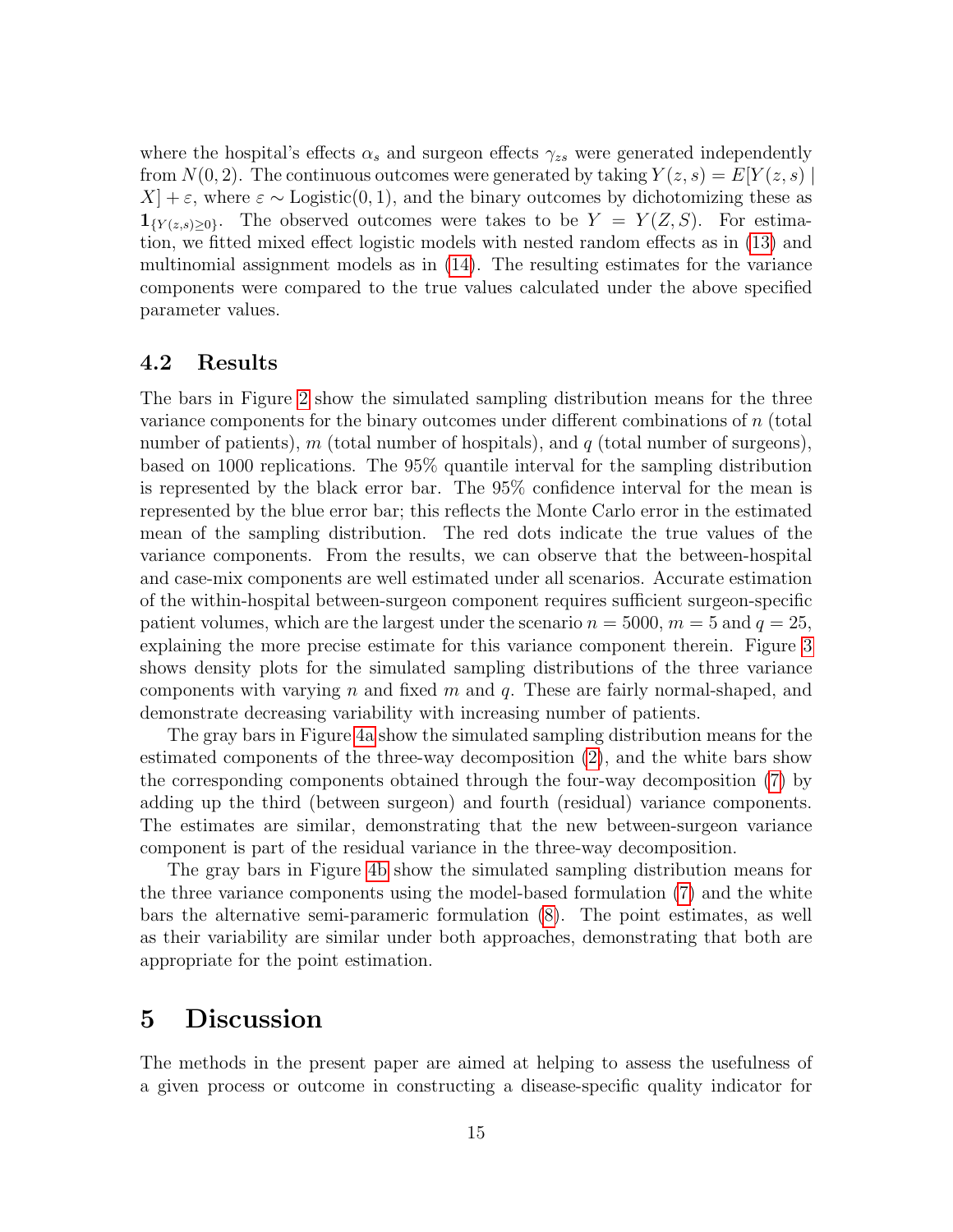<span id="page-15-0"></span>

Figure 2: Simulated sampling distribution means for the three variance components (without residual variance) under the random-effect model for the binary outcomes under different combinations of n (total number of patients),  $m$  (total number of hospitals), and  $q$  (total number of surgeons), based on 1000 replications. The red dots indicate the true variances. The 95% quantile interval of the sampling distribution is represented by the black error bar. The 95% confidence interval for the mean is represented by the blue error bar, reflecting the Monte Carlo error in the estimated mean of the sampling distribution.

identifying performance related between hospital and between surgeon variation. Although here we focused on two levels of hierarchical clustering due to the motivating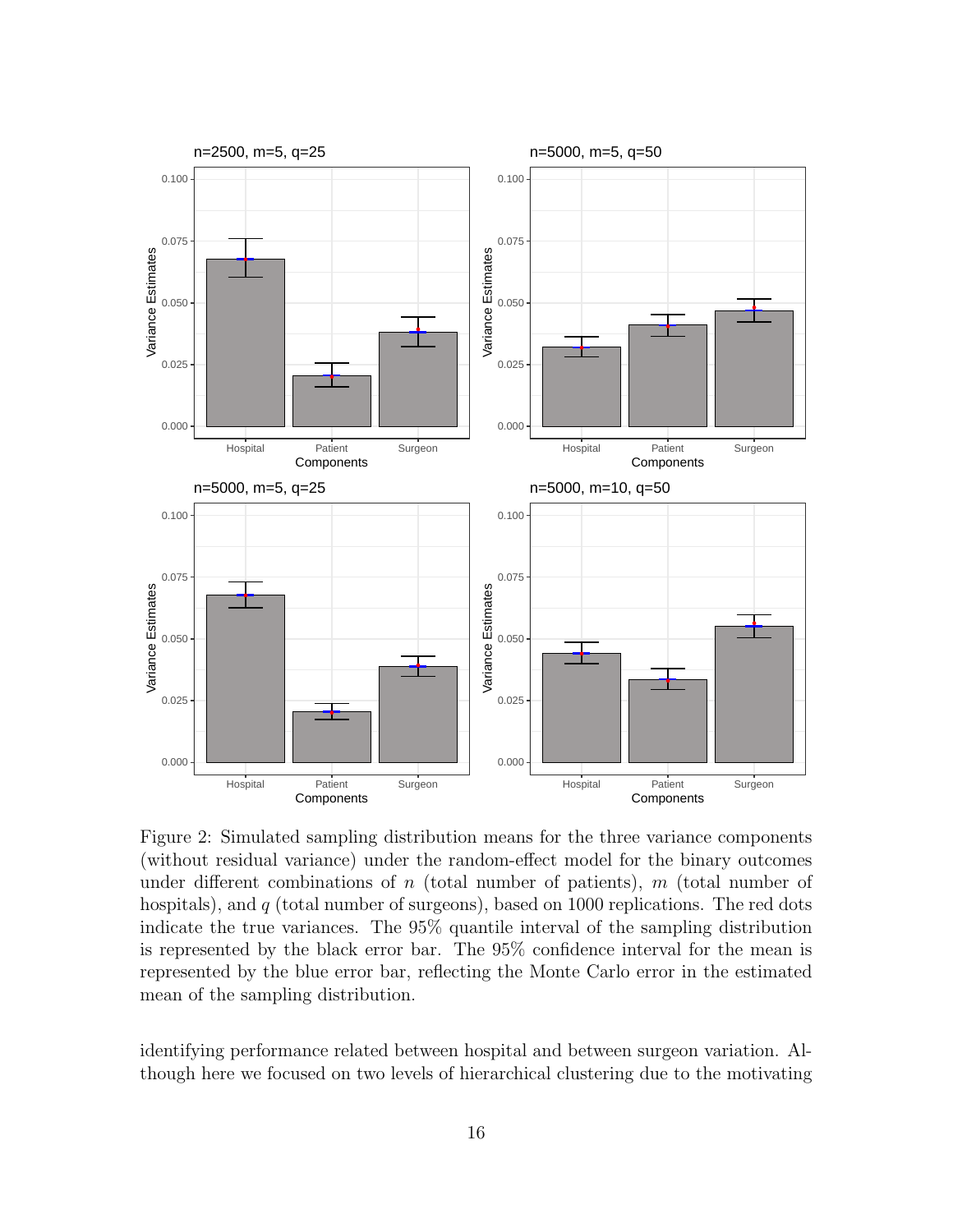<span id="page-16-0"></span>

Figure 3: Density plots for the simulated sampling distributions of the case-mix, between-hospital, and between-surgeon variance components with a binary outcome, based on 1000 replications.

application, the proposed four-way variance decomposition proposed here could be generalized to arbitrary number of levels of hierarchical clustering, by introducing further conditioning variables. The additional variance components will come out of the residual variation for lower level clusters introduced, as we observed for the surgeons within hospitals. While in the present context there are no more lower level clusters to introduce, we could introduce higher level clusters such as the Local Health Integration Networks (LHINs) which are health administrative subregions in Ontario.

For estimation of the variance decompositions, we used nested random effect models, as these can easily accommodate large number of small categories without identifiability problems that would be present with corresponding fixed effect models. For simplicity, we also omitted hospital-case-mix and surgeon-case-mix interaction terms from the models; however, in principle these can be easily incorporated, either through fixed or random effects, as the interpretation of the variance decompositions is separate from the parametrization of the hospital and surgeon effects. In fact,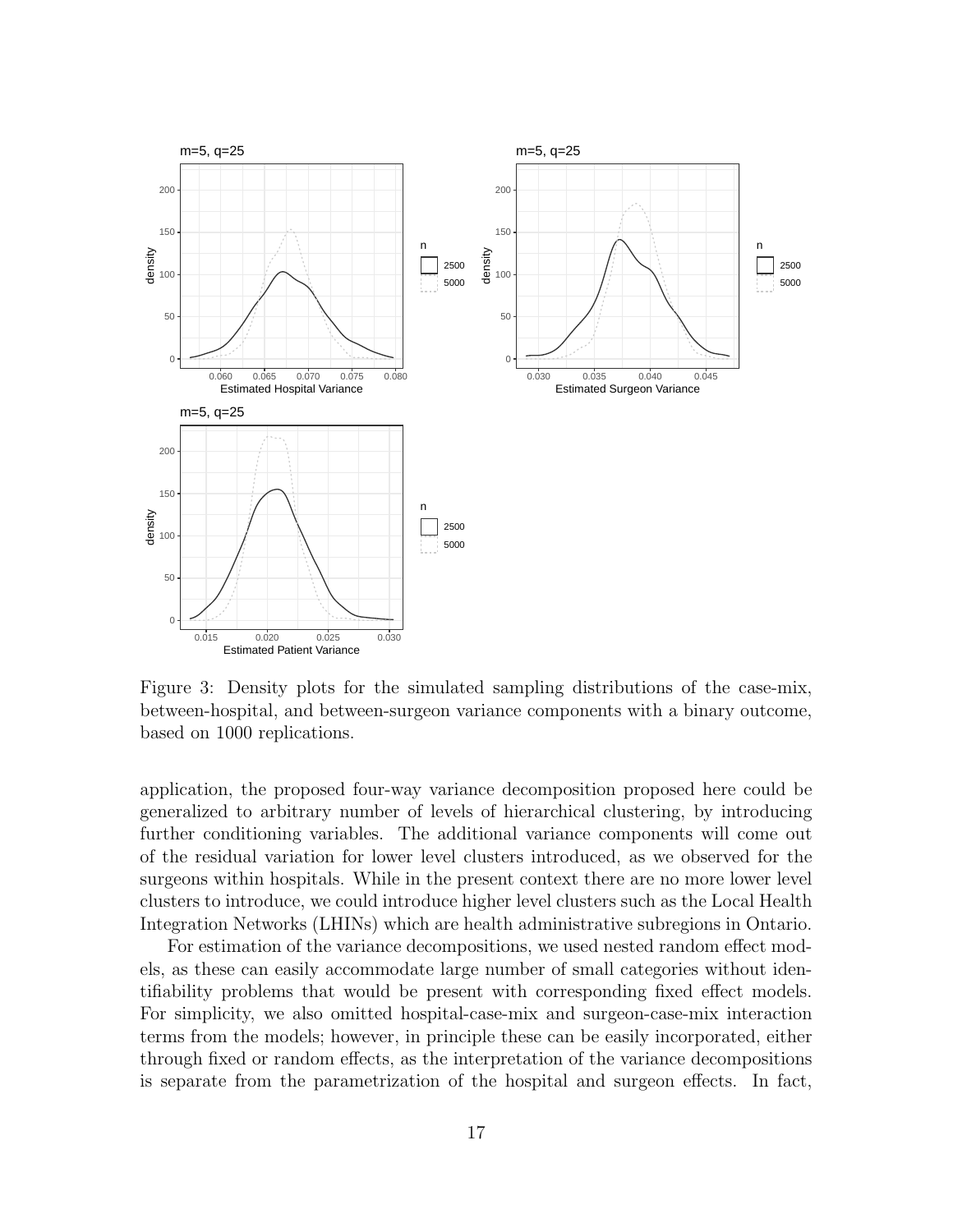<span id="page-17-0"></span>

<span id="page-17-1"></span>Figure 4: Panel (a): Simulated sampling distribution means for the variance components of the three-way decomposition [\(2\)](#page-4-1), and the same components estimated through the four-way decomposition [\(7\)](#page-6-0). The red dots indicate the true variances. The 95% quantile interval of the sampling distribution is represented by the black error bar. The 95% confidence interval for the mean is represented by the blue error bar, reflecting the Monte Carlo error in the estimated mean of the sampling distribution. Panel (b): Simulated sampling distribution means for the three variance components (without residual variance) estimated using the model-based formulation [\(7\)](#page-6-0) and the alternative semi-parameric formulation [\(8\)](#page-7-2), based on 1000 replications. The red dots indicate the true variances. The 95% quantile interval of the sampling distribution is represented by the black error bar. The 95% confidence interval for the mean is represented by the blue error bar, reflecting the Monte Carlo error in the estimated mean of the sampling distribution.

the formulation of the causal variance decompositions does not dictate what kind of models are used to estimate the predictive means/probabilities needed for calculation of the decomposition. Instead of parametric models, predictions derived through machine learning algorithms might be useful as well, though it is an open question how well these can capture the effects of large number of levels in the categorical exposures. In the context of multi-category categorical exposures, the components in the causal variance decomposition can be seen as a way to concisely summarize a large number of pairwise causal contrasts. In principle the same approach could also be extended to other types of exposures, including continuous and function valued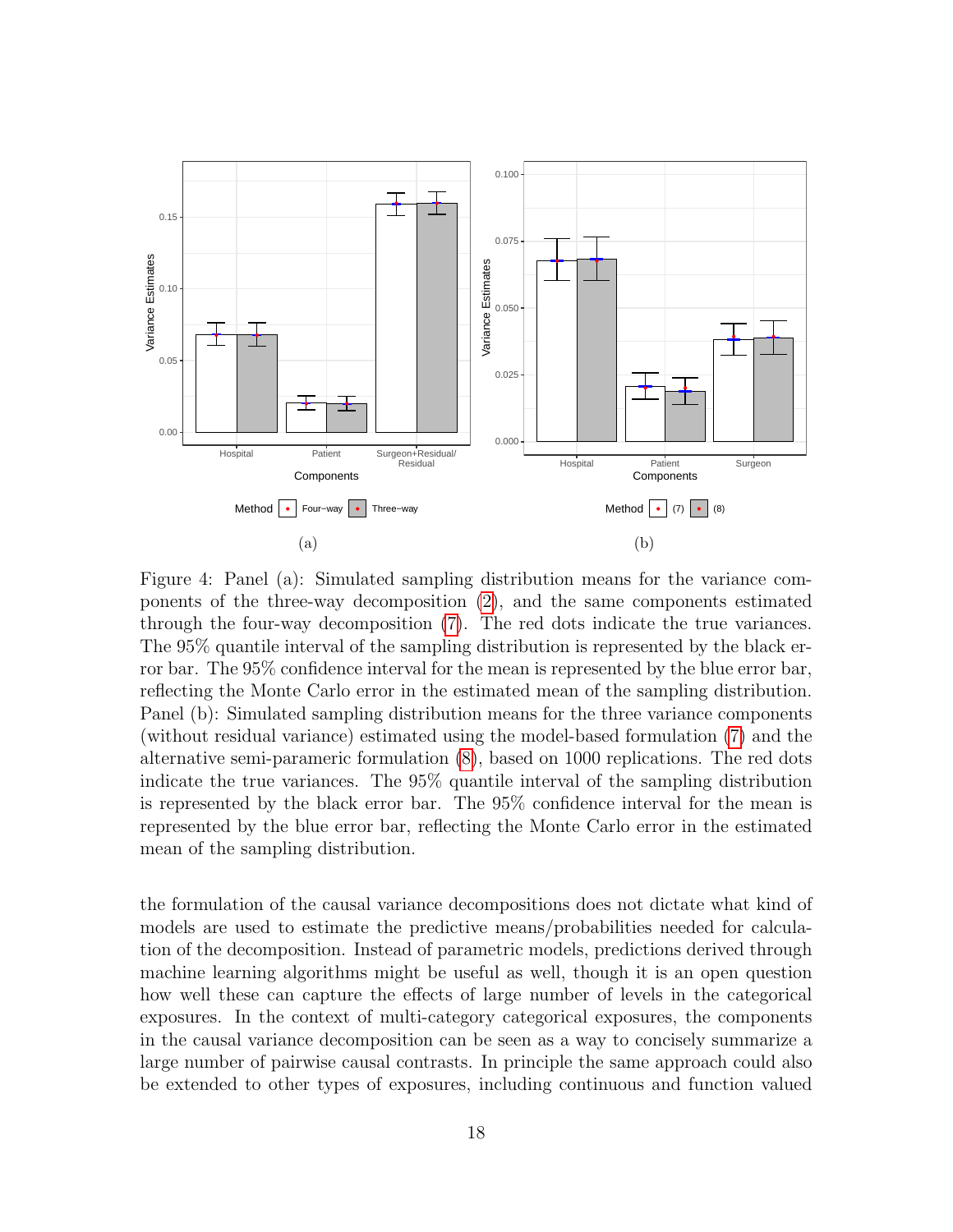exposures, which is one further research direction we are pursuing.

We borrowed nested potential outcome notation from causal mediation analysis and instrumental variable estimation literature to represent the nested exposure levels. However, although the path hospital  $\rightarrow$  surgeon  $\rightarrow$  outcome in the causal diagram [1](#page-4-0) resembles mediation, we note that the current problem is not a mediation problem, due to the surgeons being nested within the hospitals by definition in our analysis. Because of this, the surgeon effect is separate from the hospital effect, rather than a component of it. However, in [Daignault et al.](#page-19-10) [\(2019\)](#page-19-10) we proposed methodology for mediation analysis in the quality of care context, with the aim of quantifying how much of between hospital differences in an outcome type measure could be accounted for by of between hospital differences in a process type measure considered as a mediator, using the hospital  $\rightarrow$  minimally invasive surgery  $\rightarrow$  length of stay pathway as an example. This raises the question of decomposing between hospital variation in a mediation analysis sense. This problem has connections to various  $R<sup>2</sup>$  and effect size type measures that have been suggested in the psychometric literature for measuring mediation in the linear structural equation modeling framework (e.g. [de Heus, 2012;](#page-19-11) [Lachowicz et al., 2018;](#page-19-12) Miočević et al., 2018). We are currently working on extending the causal variance decomposition approach to allow for decomposing between hospital variance into direct and indirect effects.

### Acknowledgement

This work was supported by a Discovery Grant from the Natural Sciences and Engineering Research Council of Canada (to OS) and the Ontario Institute for Cancer Research through funding provided by the Government of Ontario (to BC).

# References

- <span id="page-18-3"></span>Angrist, J. D., Imbens, G. W., and Rubin, D. B. (1996). Identification of causal effects using instrumental variables. Journal of the American statistical Association, 91(434):444–455.
- <span id="page-18-0"></span>Bell, A., Fairbrother, M., and Jones, K. (2019). Fixed and random effects models: making an informed choice. Quality  $\mathcal{B}$  Quantity, 53(2):1051-1074.
- <span id="page-18-1"></span>Bowsher, C. G. and Swain, P. S. (2012). Identifying sources of variation and the flow of information in biochemical networks. Proceedings of the National Academy of Sciences, 109(20):E1320–E1328.
- <span id="page-18-2"></span>Chen, B., Lawson, K. A., Finelli, A., and Saarela, O. (2019). Causal variance decompositions for institutional comparisons in healthcare. Statistical methods in medical research, page 0962280219880571.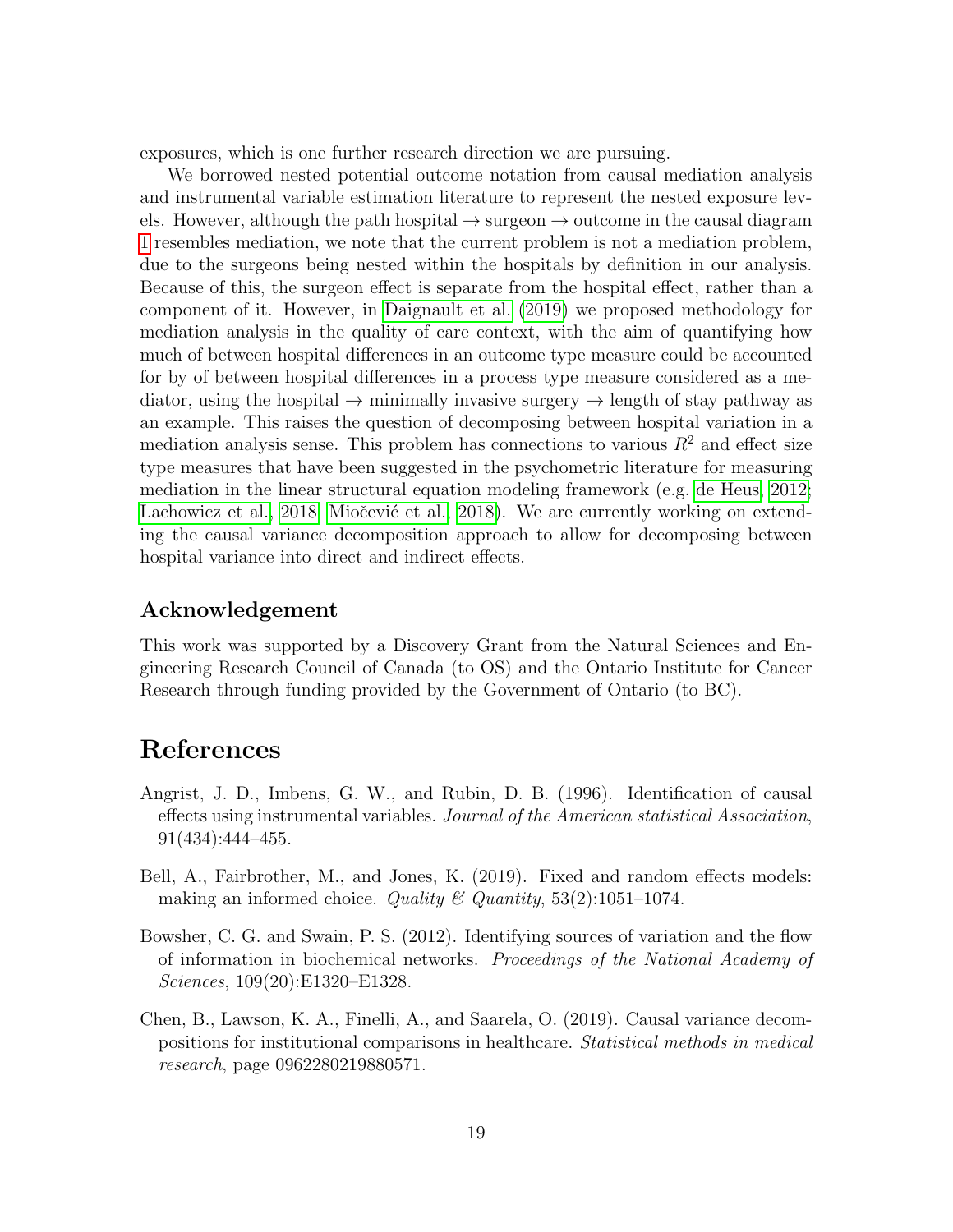- <span id="page-19-7"></span>Clarke, P., Crawford, C., Steele, F., and Vignoles, A. (2015). Revisiting fixed-and random-effects models: some considerations for policy-relevant education research. Education Economics, 23(3):259–277.
- <span id="page-19-10"></span>Daignault, K., Lawson, K. A., Finelli, A., and Saarela, O. (2019). Causal mediation analysis for standardized mortality ratios. Epidemiology, 30(4):532–540.
- <span id="page-19-0"></span>Daniels, M. J. and Gatsonis, C. (1999). Hierarchical generalized linear models in the analysis of variations in health care utilization. Journal of the American Statistical Association, 94(445):29–42.
- <span id="page-19-11"></span>de Heus, P. (2012). R squared effect-size measures and overlap between direct and indirect effect in mediation analysis. Behavior Research Methods, 44(1):213–221.
- <span id="page-19-6"></span>Dieleman, J. L. and Templin, T. (2014). Random-effects, fixed-effects and the withinbetween specification for clustered data in observational health studies: A simulation study. PLoS One, 9(10):e110257.
- <span id="page-19-5"></span>Donabedian, A. (1988). The quality of care. How can it be assessed? JAMA, 260(12):1743–1748.
- <span id="page-19-2"></span>Farrell, P. J., Groshen, S., MacGibbon, B., and Tomberlin, T. J. (2010). Outlier detection for a hierarchical bayes model in a study of hospital variation in surgical procedures. Statistical methods in medical research, 19(6):601–619.
- <span id="page-19-9"></span>Fisher, A., Rudin, C., and Dominici, F. (2019). All models are wrong, but many are useful: Learning a variables importance by studying an entire class of prediction models simultaneously. Journal of Machine Learning Research, 20(177):1–81.
- <span id="page-19-1"></span>Goldstein, H. and Spiegelhalter, D. J. (1996). League tables and their limitations: statistical issues in comparisons of institutional performance. Journal of the Royal Statistical Society, Series A, 159:385–443.
- <span id="page-19-3"></span>Hawley, S. T., Hofer, T. P., Janz, N. K., Fagerlin, A., Schwartz, K., Liu, L., Deapen, D., Morrow, M., and Katz, S. J. (2006). Correlates of between-surgeon variation in breast cancer treatments. Medical Care, pages 609–616.
- <span id="page-19-8"></span>Hernán, M. A. and Robins, J. M. (2006). Estimating causal effects from epidemiological data. Journal of Epidemiology and Community Health, 60:578–586.
- <span id="page-19-12"></span>Lachowicz, M. J., Preacher, K. J., and Kelley, K. (2018). A novel measure of effect size for mediation analysis. Psychological Methods, 23(2):244.
- <span id="page-19-4"></span>Lawson, K. A., Saarela, O., Abouassaly, R., Kim, S. P., Breau, R. H., and Finelli, A. (2017). The impact of quality variations on patients undergoing surgery for renal cell carcinoma: a national cancer database study. European urology, 72(3):379–386.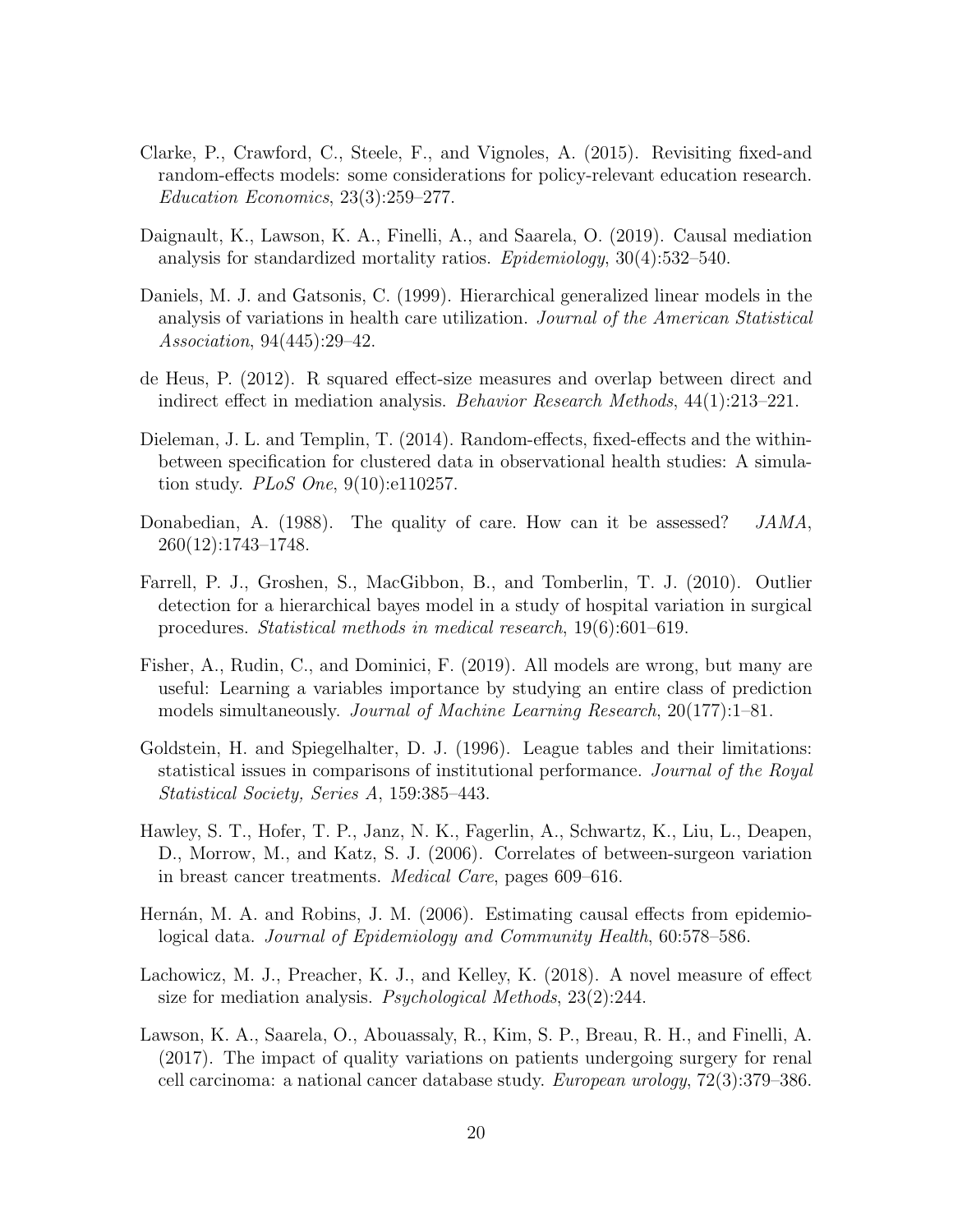- <span id="page-20-3"></span>Longford, N. T. (1987). A fast scoring algorithm for maximum likelihood estimation in unbalanced mixed models with nested random effects. Biometrika, 74(4):817–827.
- <span id="page-20-6"></span>Merlo, J., Chaix, B., Ohlsson, H., Beekman, A., Johnell, K., Hjerpe, P., Rstam, L., and Larsen, K. (2006). A brief conceptual tutorial of multilevel analysis in social epidemiology: using measures of clustering in multilevel logistic regression to investigate contextual phenomena. Journal of Epidemiology and Community Health, 60(4):290–297.
- <span id="page-20-11"></span>Miočević, M., ORourke, H. P., MacKinnon, D. P., and Brown, H. C. (2018). Statistical properties of four effect-size measures for mediation models. Behavior research methods, 50(1):285–301.
- <span id="page-20-2"></span>Norberg, R. (1986). Hierarchical credibility: analysis of a random effect linear model with nested classification. *Scandinavian Actuarial Journal*, 1986(3-4):204–222.
- <span id="page-20-4"></span>Rabe-Hesketh, S., Skrondal, A., and Pickles, A. (2005). Maximum likelihood estimation of limited and discrete dependent variable models with nested random effects. Journal of Econometrics, 128(2):301–323.
- <span id="page-20-1"></span>Racz, M. J. and Sedransk, J. (2010). Bayesian and frequentist methods for provider profiling using risk-adjusted assessments of medical outcomes. Journal of the American Statistical Association, 105:48–58.
- <span id="page-20-9"></span>Rubin, D. B. and Rosenbaum, P. R. (1983). The central role of the propensity score in observational studies for causal effects. Biometrika, 70(1):41–55.
- <span id="page-20-0"></span>Shahian, D. M. and Normand, S.-L. T. (2008). Comparison of "risk-adjusted" hospital outcomes. Circulation: Journal of the American Heart Association, 117:1955–1963.
- <span id="page-20-10"></span>Skrondal, A. and Rabe-Hesketh, S. (2004). Generalized latent variable modeling: Multilevel, longitudinal, and structural equation models. Crc Press.
- <span id="page-20-7"></span>VanderWeele, T. and Vansteelandt, S. (2009). Conceptual issues concerning mediation, interventions and composition. Stat Interface, 2:457–468.
- <span id="page-20-8"></span>VanderWeele, T., Vansteelandt, S., and Robins, J. (2014). Effect decomposition in the presence of an exposure-induced mediator-outcome confounder. Epidemiology,  $25(2):300-306.$
- <span id="page-20-5"></span>Varewyck, M., Goetghebeur, E., Eriksson, M., and Vansteelandt, S. (2014). On shrinkage and model extrapolation in the evaluation of clinical center performance. Biostatistics, 15(4):651–664.